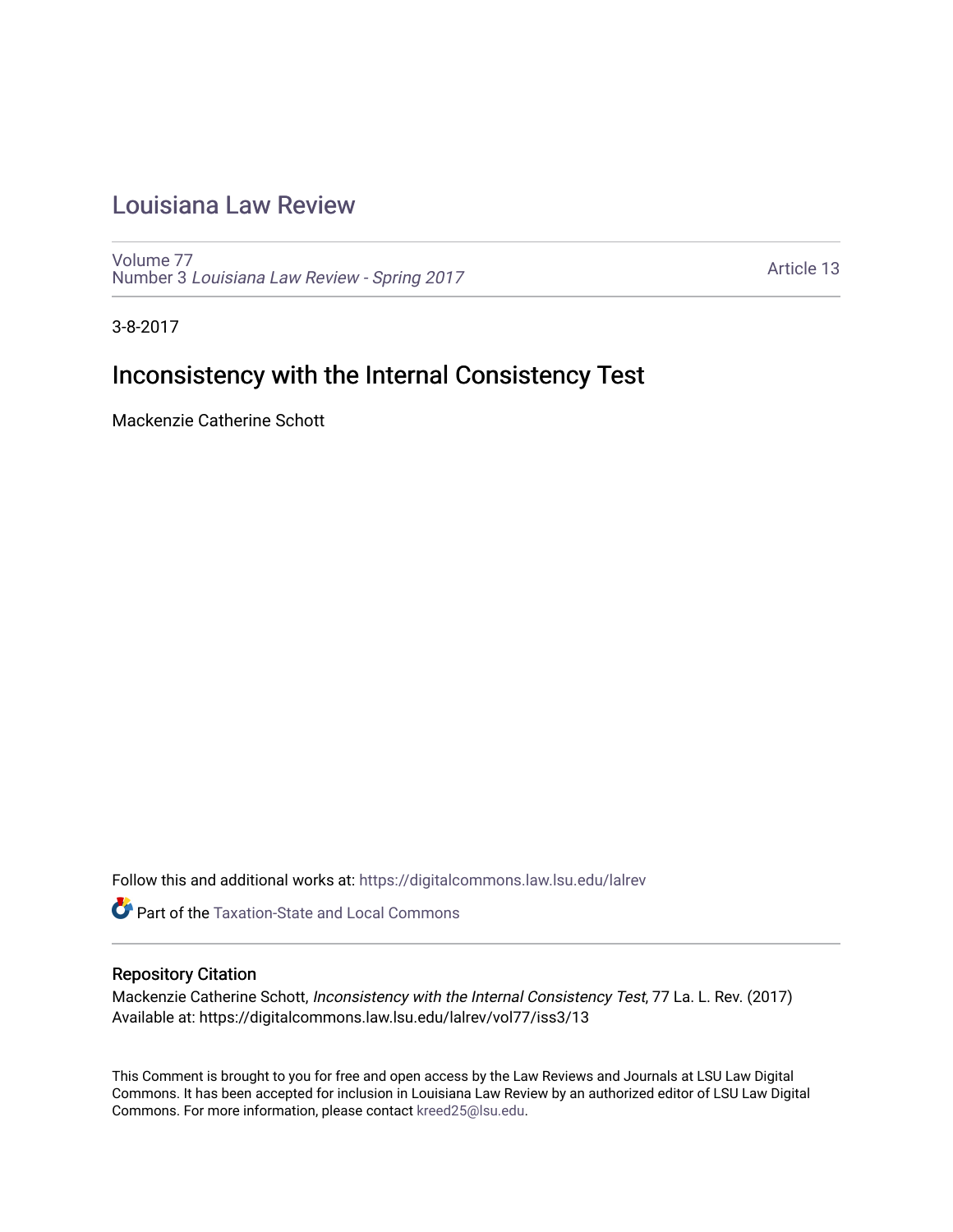# **Inconsistency with the Internal Consistency Test**

#### **INTRODUCTION**

Taxpayers, rejoice. Maryland, pay up. The Supreme Court's recent holding in *Comptroller of the Treasury of Maryland v. Wynne* triggered some harsh consequences, which included Maryland paying taxpayers nearly \$200 million in tax refunds.<sup>1</sup> The implications of the Court's decision, however, were hidden underneath a murky analysis of the constitutionality of a Maryland tax law. <sup>2</sup> The Supreme Court ultimately struck down the law for violating the dormant Commerce Clause, $3$  which in turn caused the state to make large payouts of refunds to taxpaying residents, who, the Court held, had collectively paid millions in unconstitutional state taxes.<sup>4</sup>

*Wynne* has immediate practical consequences for states and taxpayers, and a glimpse into the Maryland aftermath gives an indication of what other states might encounter. After the Supreme Court struck down Maryland's partial tax credit law, determining that it violated the internal consistency test, the state cured the unconstitutionality by amending the law to now offer a full tax credit.<sup>5</sup> Additionally, Maryland chose to apply this change retroactively, thus offering a refund to any taxpayer who

Copyright 2017, by MACKENZIE CATHERINE SCHOTT.

<sup>1.</sup> Bill Turque, *Court: Maryland has Been Wrongly Double-Taxing Residents Who Pay Income Tax to Other States*, WASH. POST (May 18, 2015), https: //www.washingtonpost.com/local/md-politics/supreme-court-rules-maryland-in come-tax-law-is-unconstitutional/2015/05/18/1e92ee7a-d16f-11e4-ab77-9646eea6 a4c7\_story.html [https://perma.cc/93DX-7SZH].

<sup>2.</sup> *See infra* Part II.C.

<sup>3.</sup> Comptroller of the Treasury of Md. v. Wynne, 135 S. Ct. 1787, 1795 (2015).

<sup>4.</sup> Although the *Wynne* decision provided no discussion on whether the decision would apply retroactively, the Court articulated its rule on retroactivity when discussing the application of the *Armco* decision. *See* Armco, Inc. v. Hardesty, 467 U.S. 638 (1984). *See also* Ashland Oil, Inc. v. Caryl, 497 U.S. 916 (1990). In *Ashland*, the Court stated the general rule that "constitutional decisions apply retroactively to all cases on direct review." *Id.* at 918. Exceptions to the general rule exist, as articulated in *Chevron Oil Co. v. Huson*. 404 U.S. 97, 106 (1971). Because *Wynne* likely falls under the general rule and not an exception, Maryland chose to apply *Wynne* retroactively, thus offering refunds.

<sup>5.</sup> H.B. 72, 2015 Leg., Reg. Sess. (Md. 2015), http://mgaleg.maryland .gov/2015RS/bills/hb/hb0072f.pdf [https://perma.cc/24P7-KEDZ] (codified as amended at MD. CODE ANN., TAX–GEN. § 10-703(a) (West 2016)). *See Wynne*, 135 S. Ct. at 1806.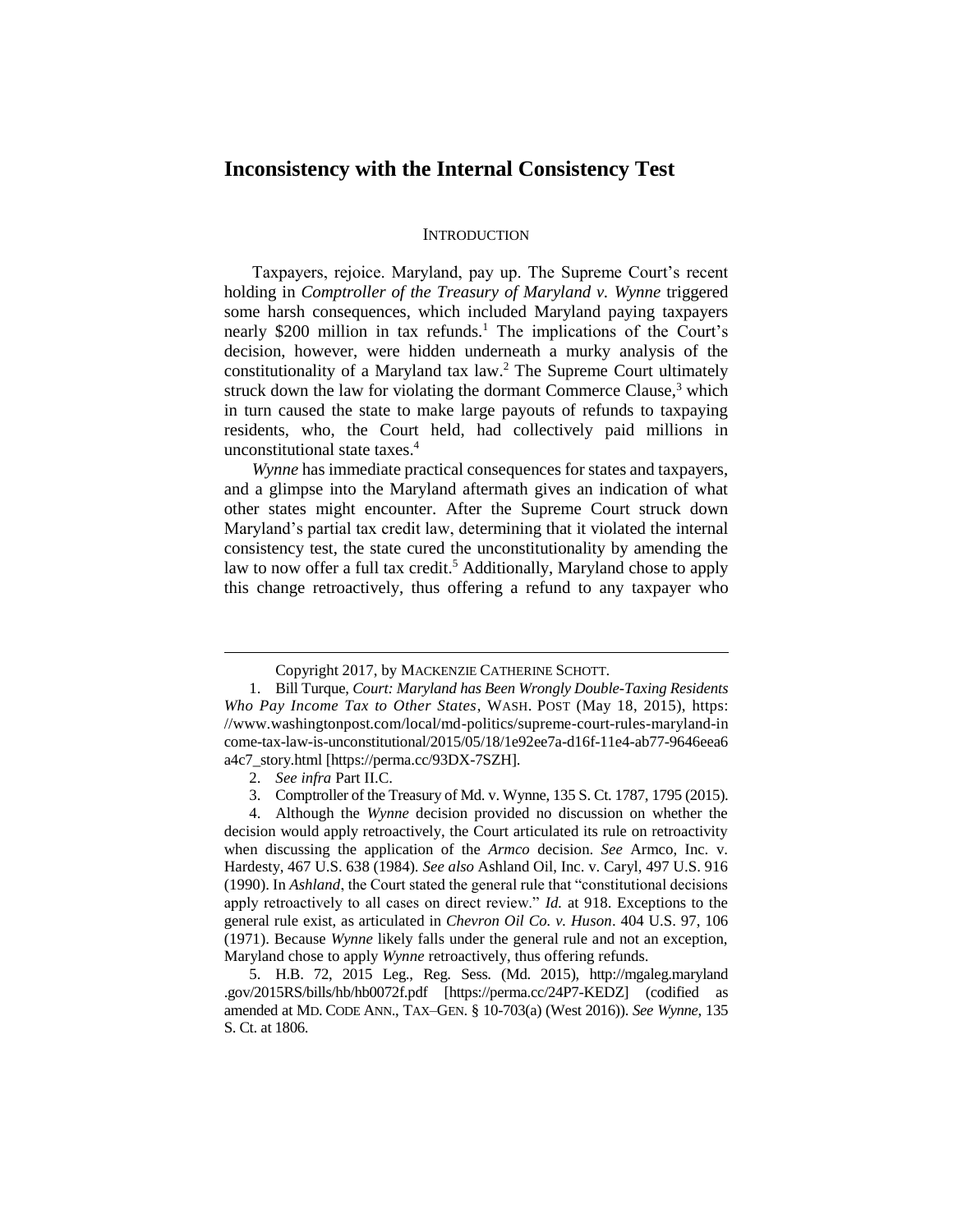overpaid taxes under the unconstitutional law.<sup>6</sup> This decision will cost Maryland an estimated \$200 million in refunds,<sup>7</sup> and it also means that Maryland will collect nearly \$40 million less in tax revenue going forward.<sup>8</sup> This tax revenue decrease means budget cuts for Maryland counties, which might result in cutting some services offered to residents.<sup>9</sup> These changes in Maryland are just the beginning. Some commentators have speculated that New York tax law might encounter a challenge similar to the one in *Wynne*, <sup>10</sup> while Kansas has already issued guidance on its tax law changes under *Wynne*. <sup>11</sup> The consequences in Maryland, New York, and Kansas foreshadow what other states will likely suffer if and when their similar tax laws are challenged.

Unfortunately, the broader legal implications of *Wynne* are far less clear than its practical ones for the resident taxpayers of Maryland and other states. *Wynne* presented the Court with the opportunity to clarify a historically confusing and ambiguous area of dormant Commerce Clause doctrine, but the Court's opinion in *Wynne* failed to meet this challenge.<sup>12</sup>

6. Bill Turque, *Maryland, Opponent of* Wynne *Tax Case, Now Encouraging Residents to Seek Refunds*, WASH. POST (Sept. 28, 2015), https://www.washington post.com/local/md-politics/2015/09/28/657e4c4c-6613-11e5-8325-a42b5a459b1e \_story.html [https://perma.cc/44PK-45KW]. *See supra* note 4 and accompanying text.

7. Turque, *supra* note 6. *See supra* note 4 and accompanying text. After Maryland's decision to apply its tax amendment retroactively, Maryland instructed taxpayers to collect any authorized refunds for any taxes overpaid to Maryland. The Maryland comptroller office issued a bulletin informing Maryland taxpayers of the required action for collecting refunds. *Comptroller of the Treasury of Maryland v. Wynne: Frequently Asked Questions*, COMPTROLLER OF MD., http://taxes.maryland taxes.com/Individual\_Taxes/Individual\_Tax\_Types/Income\_Tax/Tax\_Information/ Wynne Case/Initial Wynne FAQs.pdf [https://perma.cc/K7WF-PBCW] (last updated Dec. 7, 2015).

8. Turque, *supra* note 1.

9. Bill Turque & Donna St. George, *Leggett Proposes \$50 Million in Cuts to New Montgomery Budget*, WASH.POST (July 9, 2015), https://www.washingtonpost .com/local/md-politics/leggett-proposes-50-million-in-cuts-to-new-montgomerybudget/2015/07/08/652fb730-25b8-11e5-b77f-eb13a215f593\_story.html [https://per ma.cc/8P2L-Z9AA].

10. Ashlea Ebeling, Wynne *Decision Boon To NYC Pied-A-Terre Owners*, FORBES (May 21, 2015, 7:59 AM), http://www.forbes.com/sites/ashleaebeling/2015 /05/21/wynne-decision-boon-to-nyc-pied-a-terre-owners/#2715e4857a0b50a0d40f5 502 [https://perma.cc/ZKV6-QQUM].

11. Brian Kirkell, *Kansas DOR Provides Guidance in Response to* Wynne, RSM (Aug. 11, 2015), http://rsmus.com/what-we-do/services/tax/tax-alerts/kansasdor-provides-guidance-in-response-to-wynne.html [https://perma.cc/7TRC-RZF4].

12. *See, e.g.*, Bradley W. Joondeph, *The Meaning of Fair Apportionment and the Prohibition on Extraterritorial State Taxation*, 71 FORDHAM L. REV. 149, 149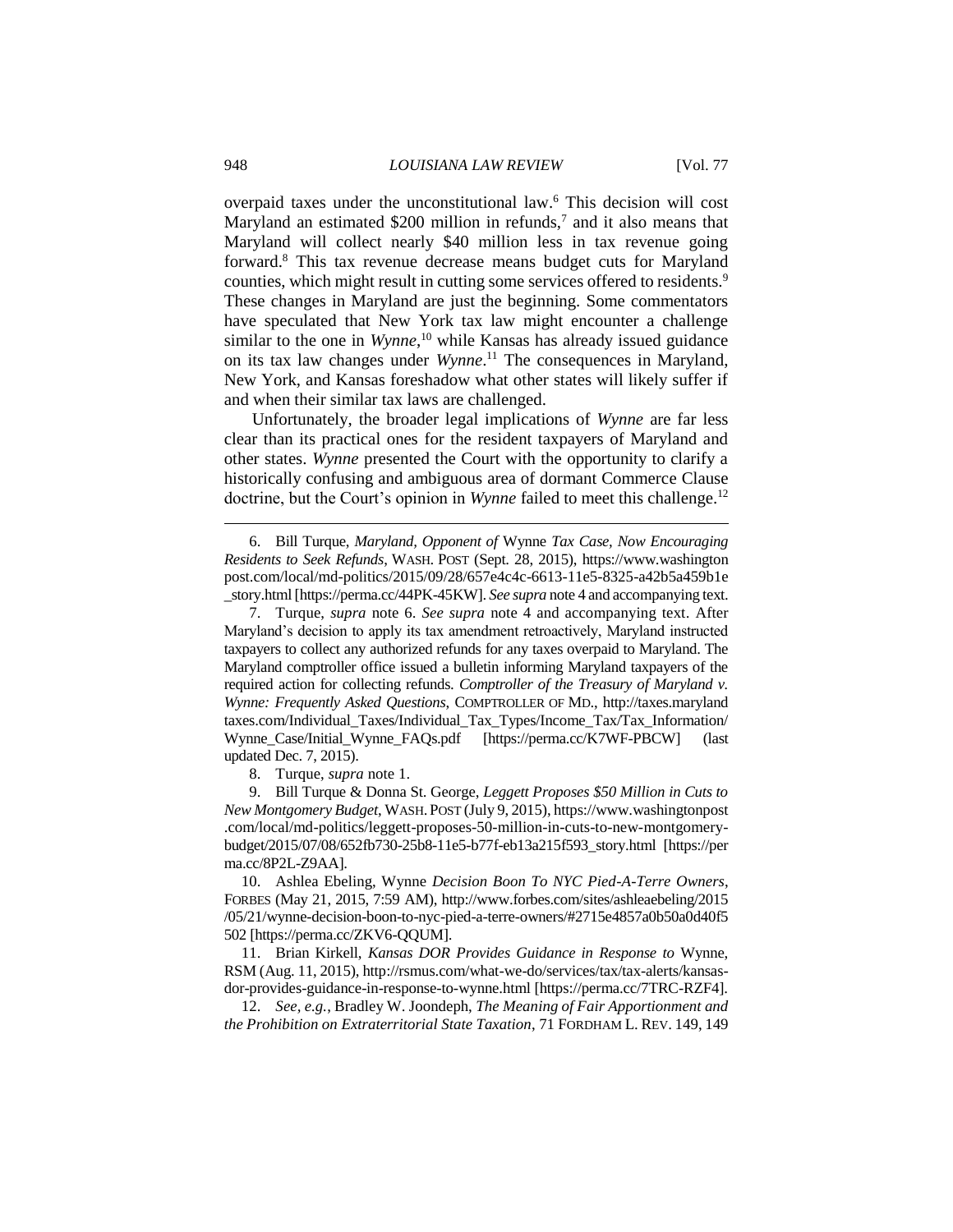Recent history of state taxation cases shows the Court wavering between two tests—the *Complete Auto* test and the internal consistency test—with little rhyme or reason.<sup>13</sup> In deciding whether the Maryland tax violated the dormant Commerce Clause, the Court in *Wynne* applied the internal consistency test without satisfactory explanation as to why and failed to specifically repudiate its past inconsistencies. As a result, lower courts must grapple with *Wynne*'s future legal implications: does it actually announce a new controlling standard, or does it simply perpetuate the confusion that its predecessor cases had sown?

Honing in on the Court's confusing jurisprudence, this Comment argues that *Wynne* should be read as identifying the internal consistency test as the leading standard for state taxation analysis. Even in light of the test's shortcomings, which the four dissenting Justices identified, the benefits of the internal consistency test make it the preferable choice namely because of its simplicity, its broad scope, and its consistency with state autonomy. In endorsing the internal consistency test, however, the majority opinion in *Wynne* still had its weaknesses, leaving questions open for courts applying the test in future state taxation cases.

Part I of this Comment provides an overview of the erratic history of state taxation under the dormant Commerce Clause. Part II explains the divided Supreme Court's most recent analysis in *Comptroller of the Treasury of Maryland v. Wynne*. Finally, Part III argues that the Court correctly chose the internal consistency test as the leading standard but should have presented its final decision more clearly.

## I. THE CONFUSED STATE OF STATE TAXATION

Courts often evaluate challenged state tax laws within the framework of the dormant Commerce Clause doctrine. In light of that focus, this Comment first provides a brief overview of the dormant Commerce Clause doctrine and then explains more specifically the doctrine's role in state taxation cases.

<sup>(2002)(</sup>noting that "the [Supreme] Court's state tax decisions over the past century have hardly followed a consistent or logical path").

<sup>13.</sup> *See infra* note 50. For an overview of the internal consistency test's application over time see Walter Hellerstein, *Is "Internal Consistency" Dead?: Reflections on an Evolving Commerce Clause Restraint on State Taxation*, 61 TAX L. REV. 1 (2007) [hereinafter *Is "Internal Consistency" Dead?*].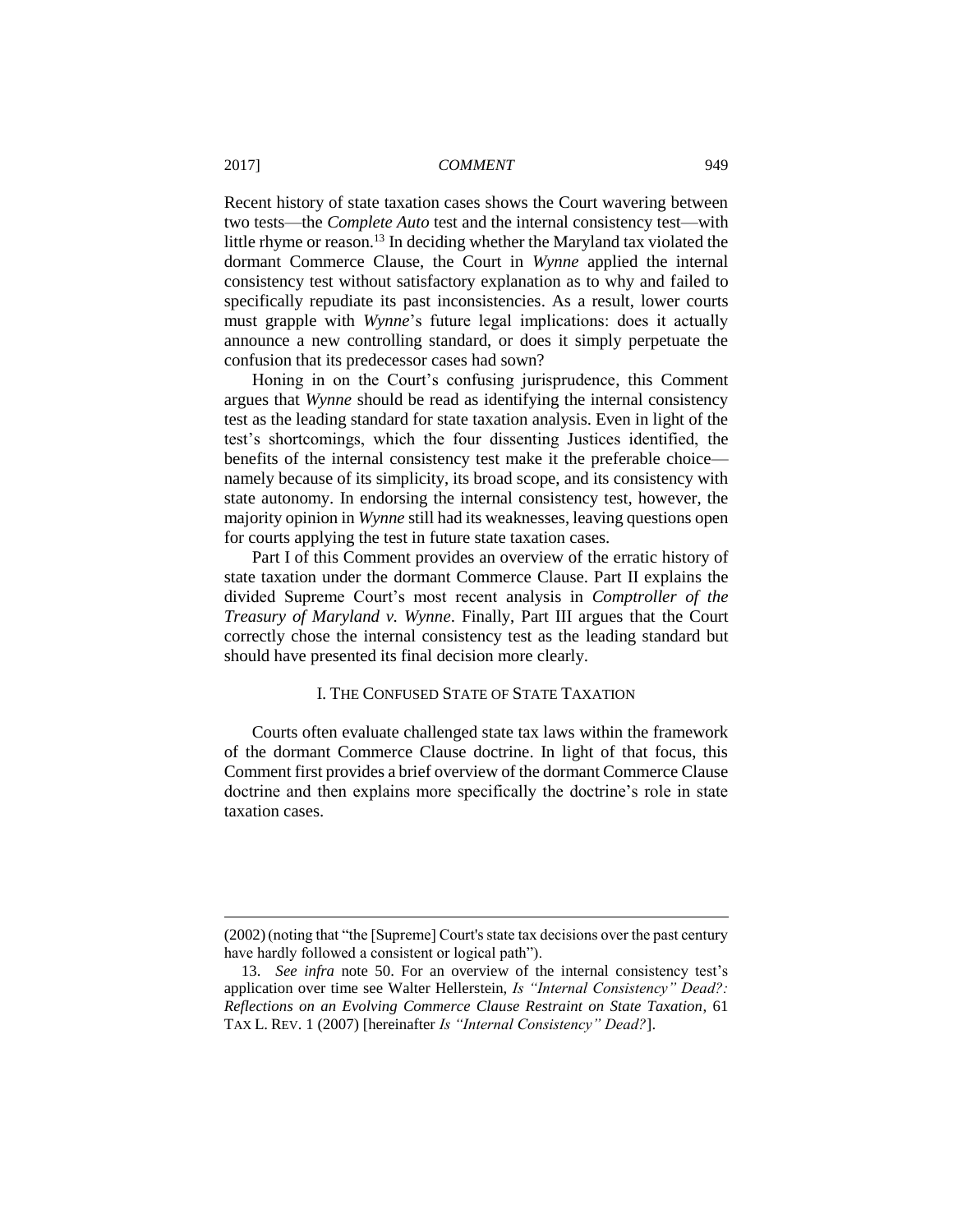#### *A. Overview of the Dormant Commerce Clause*

Although the Commerce Clause explicitly grants Congress the power to regulate interstate commerce, $^{14}$  the Supreme Court has long recognized that this affirmative grant of power also implies a negative command that prohibits states from burdening interstate commerce.<sup>15</sup> The negative command is known as the dormant Commerce Clause<sup>16</sup> and directs that states do not have the ability to regulate interstate commerce absent congressional action to do so. 17

In general, the dormant Commerce Clause prohibits states from enacting laws that favor commerce within their own borders to the detriment of other states, thus addressing a fear that dates back to the beginning of the Union.<sup>18</sup> This action by the states is known as "economic protectionism"—that is, protection of intrastate economic interests while burdening interstate interests. <sup>19</sup> Throughout history, courts have used the dormant Commerce Clause to strike down state laws that burden interstate commerce, either on the face of the law or through the effects of the law.<sup>20</sup>

<sup>14.</sup> U.S. CONST. art 1, § 8, cl. 3 (granting Congress the power "to regulate commerce . . . among the several States").

<sup>15.</sup> *See, e.g.*, South-Central Timber Dev., Inc. v. Wunnicke, 467 U.S. 82, 87 (1984); Wyoming v. Oklahoma, 502 U.S. 437, 454 (1992); Okla. Tax Comm'n v. Jefferson Lines, Inc., 514 U.S. 175, 179 (1995).

<sup>16.</sup> *Okla. Tax Comm'n*, 514 U.S. at 179–80 (discussing the dormant Commerce Clause).

<sup>17.</sup> *See* Comptroller of the Treasury of Md. v. Wynne, 135 S. Ct. 1787, 1794 (2015).

<sup>18.</sup> *Id*. *See also* Dan T. Coenen, *Why* Wynne *Should Win*, 67 VAND. L. REV. EN BANC 217, 241–42 (2014). Coenen discusses the history of the dormant Commerce Clause, stating that "the spirit that lay behind replacing the Articles of Confederation . . . was not centered on preserving the powers of the states, particularly with regard to local disruptions of free-flowing interstate trade." *Id*. He notes that Alexander Hamilton echoed that same notion in *The Federalist No. 22*, "condemning the very set of laws at which the dormant Commerce Clause continues to take aim." *Id*.

<sup>19.</sup> Dep't of Revenue of Ky. v. Davis, 553 U.S. 328, 337–38 (2008)*.*

<sup>20.</sup> *See* Jennifer L. Larsen, Comment, *Discrimination in the Dormant Commerce Clause*, 49 S.D. L. REV. 844, 854 (2004) (discussing the modes of discrimination in the dormant Commerce Clause). Larsen distinguishes between three modes of discrimination: discrimination on the face of the statute, discrimination in the effects of the statute, and discrimination in the purpose behind the statute. *Id.* Discrimination in effect and discrimination in the purpose operate similarly with similar outcomes and thus could be categorized together. *Id.*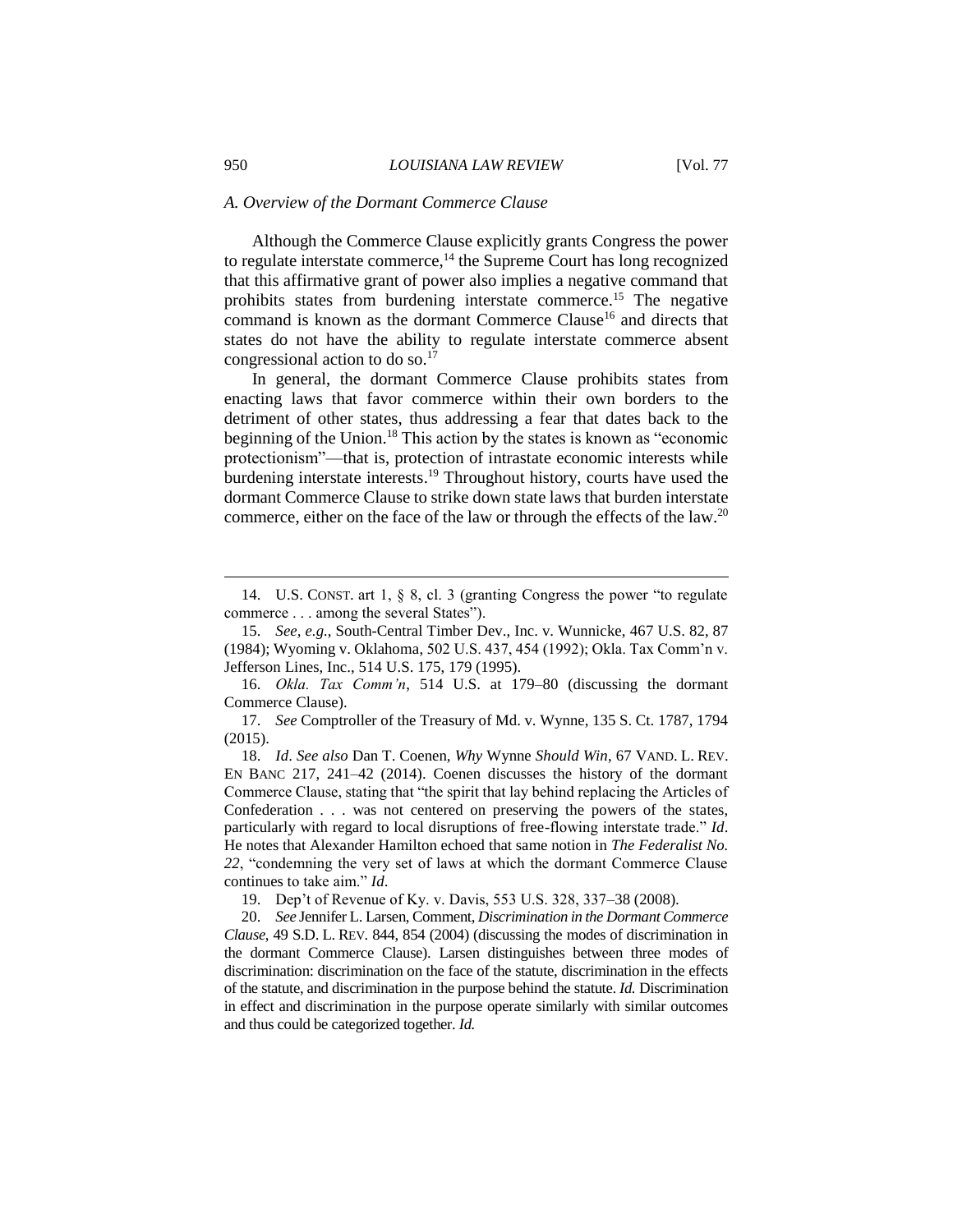*Bacchus Imports* provides a good example of the dormant Commerce Clause in action. In *Bacchus Imports, Ltd. v. Dias*, the Court struck down a Hawaii liquor tax that offered a special exemption to liquor companies using okolehao in their products.<sup>21</sup> Okolehao was a local plant grown only in Hawaii and thus any liquor company eligible for the tax exemption would likely be a Hawaiian company.<sup>22</sup> The Court found that although this law did not facially discriminate against interstate commerce, by perhaps specifically offering the tax exemption to "Hawaiian liquor companies only," the law essentially had a discriminatory effect by offering the exemption based on the usage of a local plant.<sup>23</sup> Decisions like *Bacchus Imports* highlight the Court's ongoing commitment to eliminate intrastate protectionism and ensure a free flow of economic activity between and across state borders.<sup>24</sup>

## *B. State Taxation Under the Dormant Commerce Clause*

Many constitutional challenges to state laws relate to state taxation, as seen in *Bacchus Imports*. The Supreme Court has noted that although a state may have the appropriate authority to tax a certain taxpayer, the tax imposed may not be imposed in a manner that "unduly burden[s] interstate commerce."<sup>25</sup> To determine whether a state tax law "unduly burdens" interstate commerce, courts have historically analyzed the law under the dormant Commerce Clause.<sup>26</sup> The Court's analysis, however, has not always been clear, thus creating a storied history for state taxation analysis under the dormant Commerce Clause.<sup>27</sup>

## *1. Two Tests:* Complete Auto *and Internal Consistency*

In recent years, the Court has utilized two tests to analyze state taxation questions under the dormant Commerce Clause: the *Complete* 

<sup>21.</sup> Bacchus Imports, Ltd. v. Dias, 468 U.S. 264, 263−64 (1984).

<sup>22.</sup> *Id*. at 265.

<sup>23.</sup> *Id*. at 271.

<sup>24.</sup> *See Dep't of Revenue of Ky*., 553 U.S. at 337–38 (discussing economic protectionism).

<sup>25.</sup> Quill Corp. v. N.D., 504 U.S. 298, 313 n.7 (1992).

<sup>26.</sup> *See* H.P. Hood & Sons, Inc. v. Du Mond, 336 U.S. 525 (1949); *Quill Corp.*, 504 U.S. 298 (1992).

<sup>27.</sup> For discussion of the Court's early approach to state taxation see Complete Auto Transit, Inc. v. Brady, 430 U.S. 274, 282–85 (1977).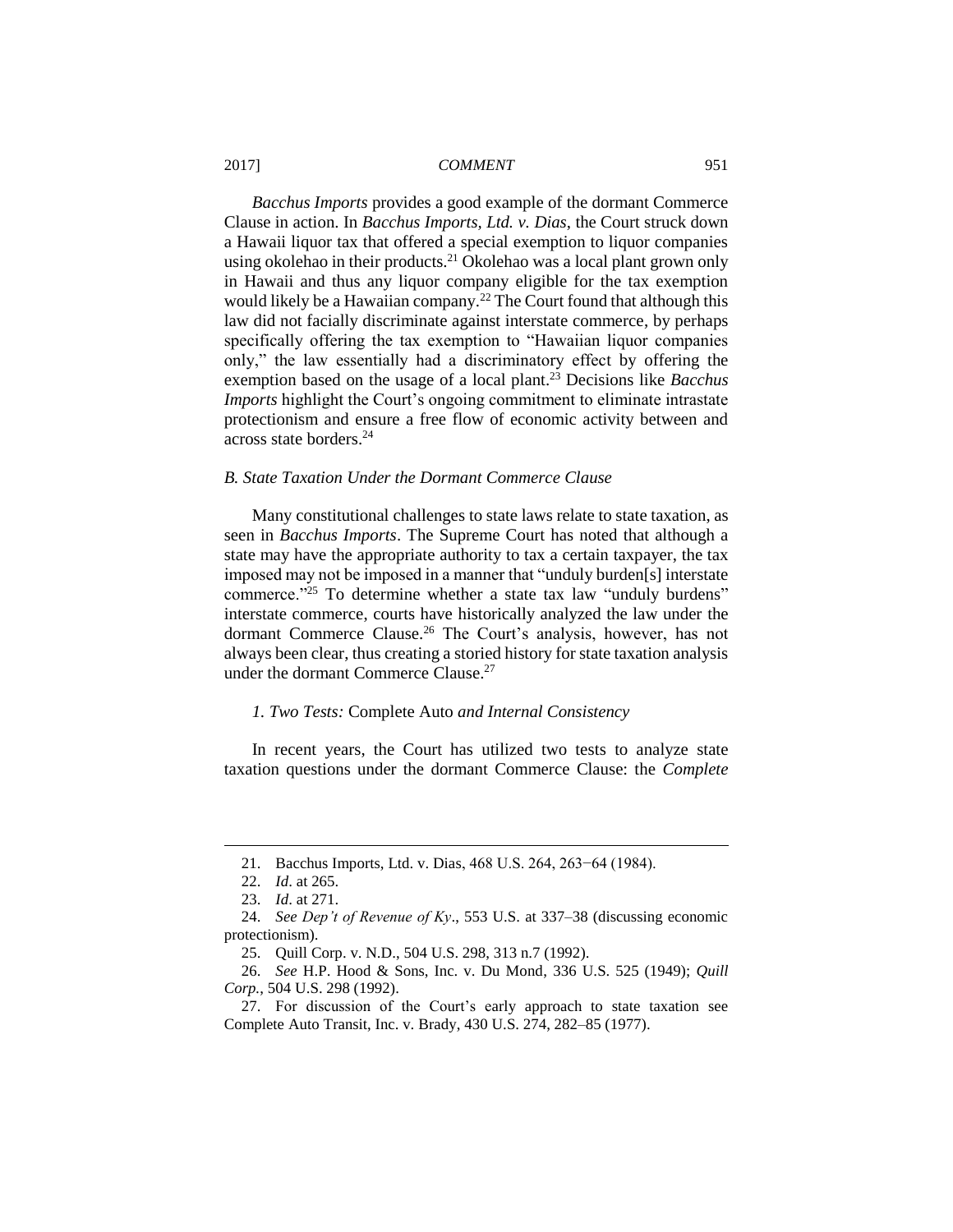Auto test<sup>28</sup> and the internal consistency test.<sup>29</sup> Under the *Complete Auto* test, a state tax survives a dormant Commerce Clause challenge if the tax is applied to an activity with a sufficient nexus to the state; is fairly apportioned; is not discriminatory against interstate commerce; and is fairly related to services the state provides.<sup>30</sup> Under the internal consistency test, a court asks whether interstate commerce would be burdened if every state imposed the same tax law as the challenged law; a tax passes this test if interstate commerce would not be so burdened.<sup>31</sup>

Although the factors of the *Complete Auto* test are interrelated and overlapping,<sup>32</sup> each factor is discrete. The "sufficient nexus" factor requires that the taxed activity be closely connected to the taxing state.<sup>33</sup> For example, the taxing state has a sufficient nexus to the sales of a local restaurant because all the sales occur within the state.<sup>34</sup> The nexus is more obtuse, however, when an out-of-state seller has only minimal contacts with a state, such as when the seller merely sends mailings to in-state residents.<sup>35</sup> The "fairly apportioned" factor requires that a state tax only the value of the activity that occurs within the state.<sup>36</sup> If a taxpayer had property situated on the Louisiana–Mississippi state line, with half the property located in Louisiana and the other half in Mississippi, Louisiana could tax the revenue generated from the portion of the property located in Louisiana. Likewise, Mississippi could tax only the revenue generated

<sup>28.</sup> Okla. Tax Comm'n v. Jefferson Lines, Inc., 514 U.S. 175, 183 (1995) (referencing the *Complete Auto* test and its application in a line of cases); Jesse H. Choper & Tung Yin, *State Taxation and the Dormant Commerce Clause: The Object-Measure Approach*, 1998 SUP. CT. REV. 193, 196−97 (1998).

<sup>29.</sup> *Is "Internal Consistency" Dead?*, *supra* note 13, at 2–9 (discussing the development of the internal consistency test). *See also* JEROME HELLERSTEIN & WALTER HELLERSTEIN, STATE TAXATION 4-190–4-246 (3d ed. 1998) (discussing the application of the internal consistency test).

<sup>30.</sup> *Complete Auto Transit*, 430 U.S. at 279.

<sup>31.</sup> *Okla. Tax Comm'n*, 514 U.S. at 185.

<sup>32.</sup> Choper & Yin, *supra* note 28, at 199 (discussing the problem with the *Complete Auto* test).

<sup>33.</sup> *See Okla. Tax Comm'n*, 514 U.S. at 184 (stating that "it has long been settled that a sale of tangible goods has a sufficient nexus to the State in which the sale is consummated to be treated as a local transaction taxable by that State").

<sup>34.</sup> *Id.*

<sup>35.</sup> *See* Quill Corp. v. N.D., 504 U.S. 298, 311 (1992). Just determining whether a sufficient nexus exists is often problematic and requires very factintensive inquires. For more information on finding a sufficient nexus see Julie Roman Lackner, *The Evolution and Future of Substantial Nexus in State Taxation of Corporate Income*, 48 B.C. L. Rev. 1387 (2007).

<sup>36.</sup> *See, e.g.*, Joondeph, *supra* note 12, at 150.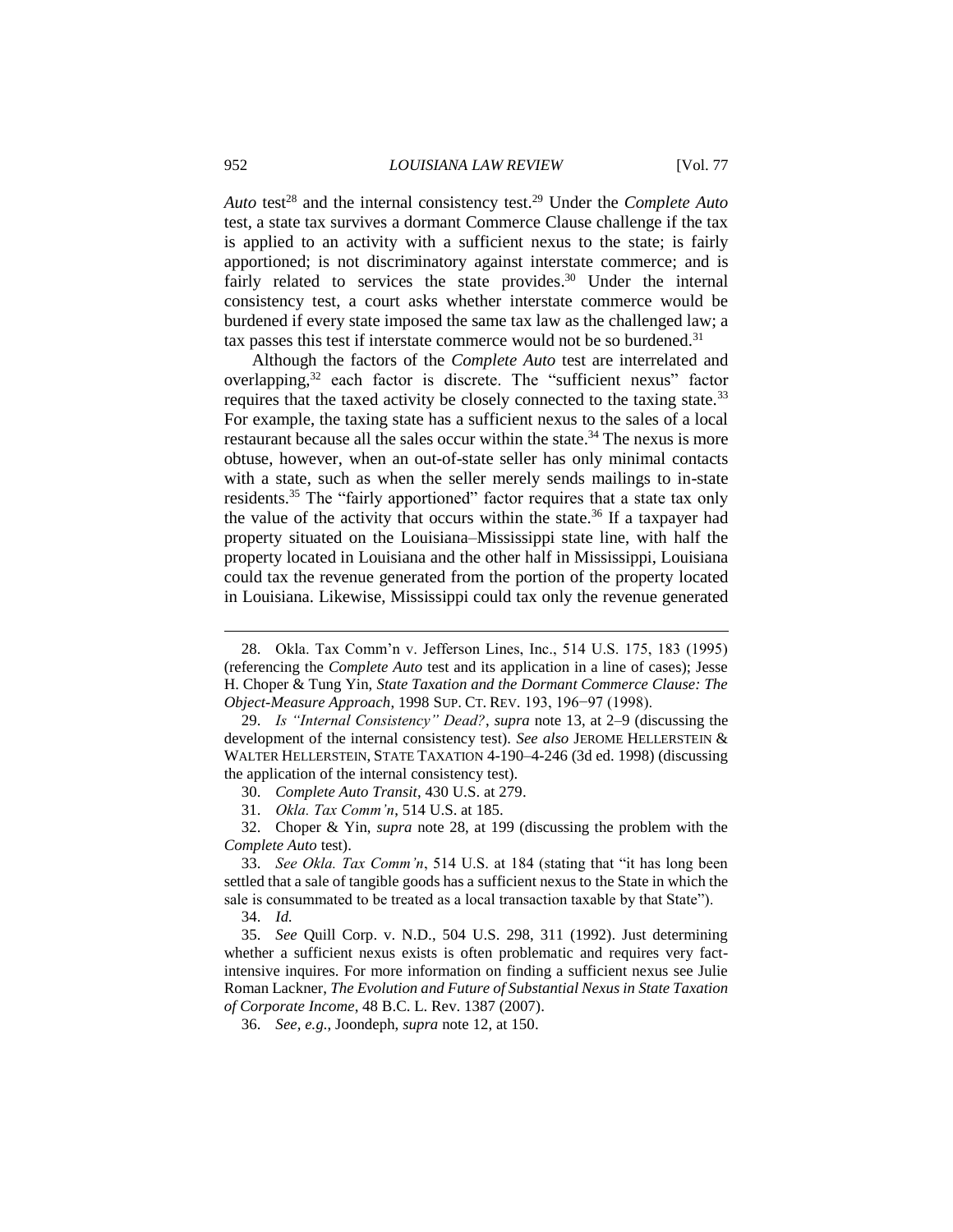from the property located within its borders. Fair apportionment thus helps to ensure that each state taxes only its "fair share" of interstate activity or transactions.<sup>37</sup> The "nondiscriminatory" factor prohibits states from imposing a larger tax burden on interstate actors than intrastate actors.<sup>38</sup> Finally, the "fairly related" factor requires that the tax be imposed only on taxpayers who benefit from services that the taxing state provides.<sup>39</sup>

The Court created the *Complete Auto* test to require courts to go beyond scrutinizing the plain language of a statute and consider the practical effects of a tax, thus recognizing that the practical effects are most relevant when assessing burdens on interstate commerce.<sup>40</sup> Although the Court has applied the *Complete Auto* test in a variety of state taxation cases,<sup>41</sup> it has inexplicably varied its approach in others.<sup>42</sup>

The second test used by the Court in state taxation cases is the internal consistency test. The internal consistency test is simpler in form than the multi-factor *Complete Auto* test. The internal consistency test asks whether interstate commerce would be burdened if every state imposed the same tax law as the particular state law under review.<sup>43</sup> For example, if every state imposed a tax on out-of-state visitors based on the number of days the visitors remained in the state, many citizens would minimize their visits to other states. As a result, citizens would engage in less interstate activity, such as staying in hotels and eating at restaurants in other states, and instead remain in their own states when possible.

In contrast to the *Complete Auto* test, the Court, in applying the internal consistency test, has emphasized the importance of focusing on the structure of the law, and not on the practical consequences.<sup>44</sup> Focusing on the structure of the tax, however, directly conflicts with the rationale underlying the

 $\overline{a}$ 

41. Okla. Tax Comm'n v. Jefferson Lines, Inc., 514 U.S. 175, 183 (1995) (referencing the *Complete Auto* test and its application in a line of cases); Choper & Yin, *supra* note 28, at 196. *See, e.g.*, Commonwealth Edison Co. v. Montana, 453 U.S. 609 (1981) (upheld severance tax on coal); Barclays Bank PLC v. Franchise Tax Bd., 512 U.S. 298 (1994) (upheld corporate franchise tax); *Okla. Tax Comm'n*, 514 U.S. 175 (upheld gross receipts tax on transportation ticket sales).

42. *See Is "Internal Consistency" Dead?*, *supra* note 13; HELLERSTEIN & HELLERSTEIN, *supra* note 29.

43. *Okla. Tax Comm'n*, 514 U.S. at 185.

44. *Id*. *See also* Michael S. Knoll & Ruth Mason, Comptroller v. Wynne: *Internal Consistency, A National Marketplace, and Limits on State Sovereignty to Tax*, 163 U. PA. L. REV. ONLINE 267, 272 (2015) (citing *Okla. Tax Comm'n*, 514 U.S. at 185).

<sup>37.</sup> Goldberg v. Sweet, 488 U.S. 252, 260−61 (1989).

<sup>38.</sup> *See id.* at 265–66 (discussing the third factor of the *Complete Auto* test).

<sup>39.</sup> *Id.* at 266–67.

<sup>40.</sup> *See* Complete Auto Transit, Inc. v. Brady, 430 U.S. 274, 279 (1977).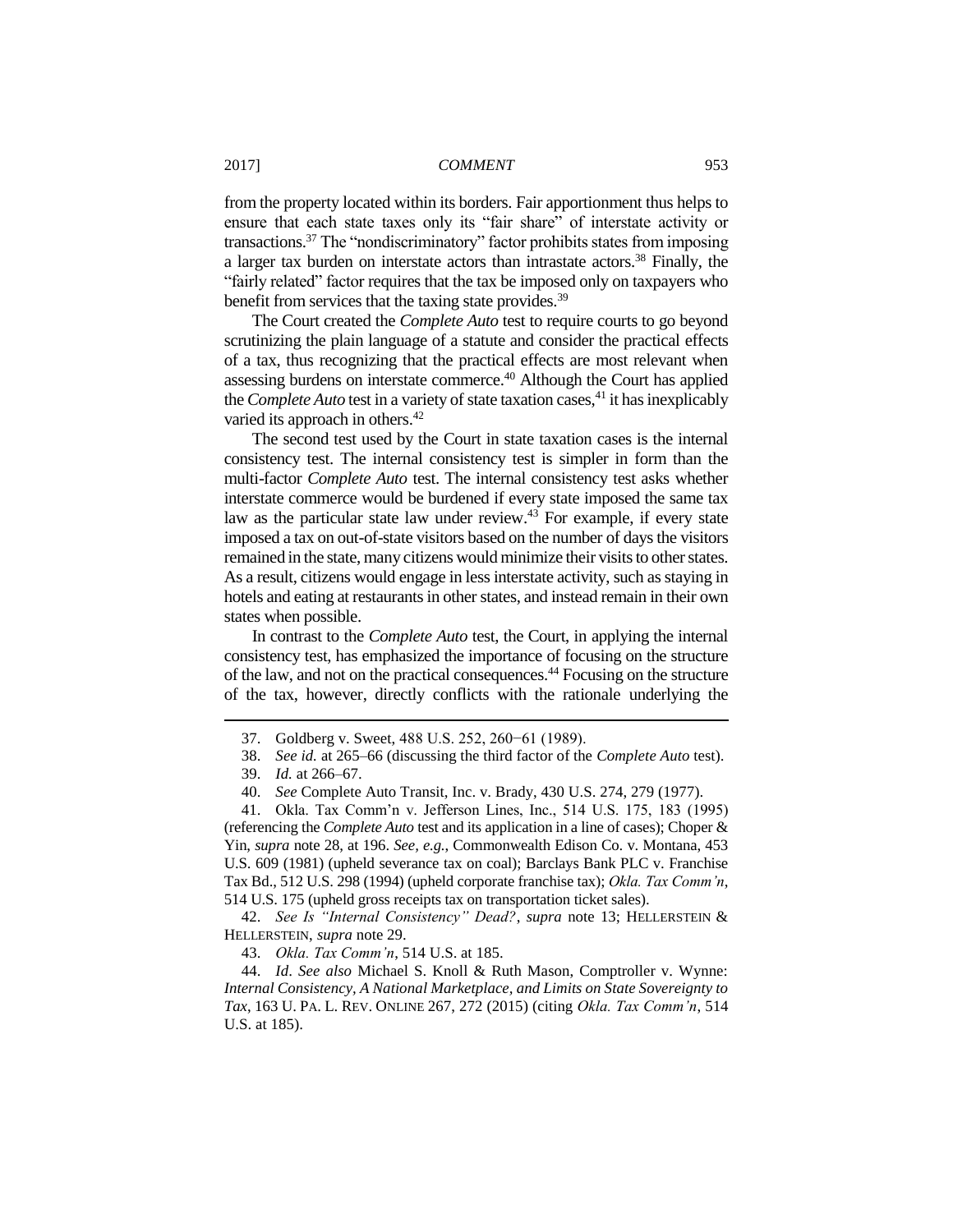Complete Auto test, which focuses on the practical effects of a tax.<sup>45</sup> Additionally, when the Court initially introduced the internal consistency test, it stated that internal consistency functioned as a component of fair apportionment, <sup>46</sup> thus implying that the two tests could and should work together in guiding state taxation analysis.<sup>47</sup> After its formal introduction, however, the internal consistency test began to operate outside of the fair apportionment context, sometimes being used as a freestanding test of its own<sup>48</sup> and at other times being used to supplement other factors of the *Complete Auto* test.<sup>49</sup>

#### *2. Application of the Tests*

Although the *Complete Auto* test and the internal consistency test have existed concurrently, the Court has provided no guidance as to when each test applies and has wavered between the two tests in recent history.<sup>50</sup> *American* 

47. *See* Joondeph, *supra* note 12, at 149.

48. *Is "Internal Consistency" Dead?*, *supra* note 13, at 2–9 (discussing the development of the "internal consistency" test).

49. *See, e.g.*, *id.* at 4 (noting the Court's application of the "internal consistency" test to evaluate whether a tax discriminated against interstate commerce in *Armco*).

50. Justice Scalia implicitly recognizes this issue in his concurrence in the later *American Trucking* case, stating that he concludes the tax in question does not violate the dormant Commerce Clause "without adverting to various tests from our wardrobe of ever-changing [dormant] Commerce Clause fashions," listing the *Complete Auto* test and internal consistency test as two separate items in the wardrobe. Am. Trucking Ass'n, Inc. v. Mich. Pub. Serv. Comm'n, 545 U.S. 429, 439 (2005) (Scalia, J., concurring). Below is a timeline showing the Court's pattern of applying the two tests erratically:

| .    |                                     |                                        |
|------|-------------------------------------|----------------------------------------|
| Year | Case                                | Test                                   |
| 1977 | Complete Auto Transit, 430 U.S. 274 | Birth of <i>Complete Auto</i> test     |
| 1983 | Container Corporation, 463 U.S. 159 | Birth of internal consistency test     |
| 1984 | Armco, 467 U.S. 638                 | Internal consistency                   |
| 1987 | American Trucking I, 483 U.S. 266   | Internal consistency                   |
|      |                                     | Lower court – Compete Auto             |
| 1988 | D.H. Holmes, 486 U.S. 24            | Complete Auto                          |
| 1989 | Goldberg, 488 U.S. 252              | Complete Auto                          |
| 1995 | Okla. Tax Comm'n, 514 U.S. 175      | Complete Auto and internal consistency |
| 2005 | American Trucking II, 545 U.S. 429  | Internal consistency (exception)       |
| 2015 | Wynne, 135 S. Ct. 1787              | Internal consistency                   |
|      |                                     | Lower court – Complete Auto            |

<sup>45.</sup> *Okla. Tax Comm'n*, 514 U.S. at 185. *See also* Knoll & Mason, *supra* note 44, at 272.

<sup>46.</sup> Container Corp. of Am. v. Franchise Tax Bd., 463 U.S. 159, 169 (1983). A Westlaw query evidences the Court first introduced the actual terminology "internal consistency" in this case.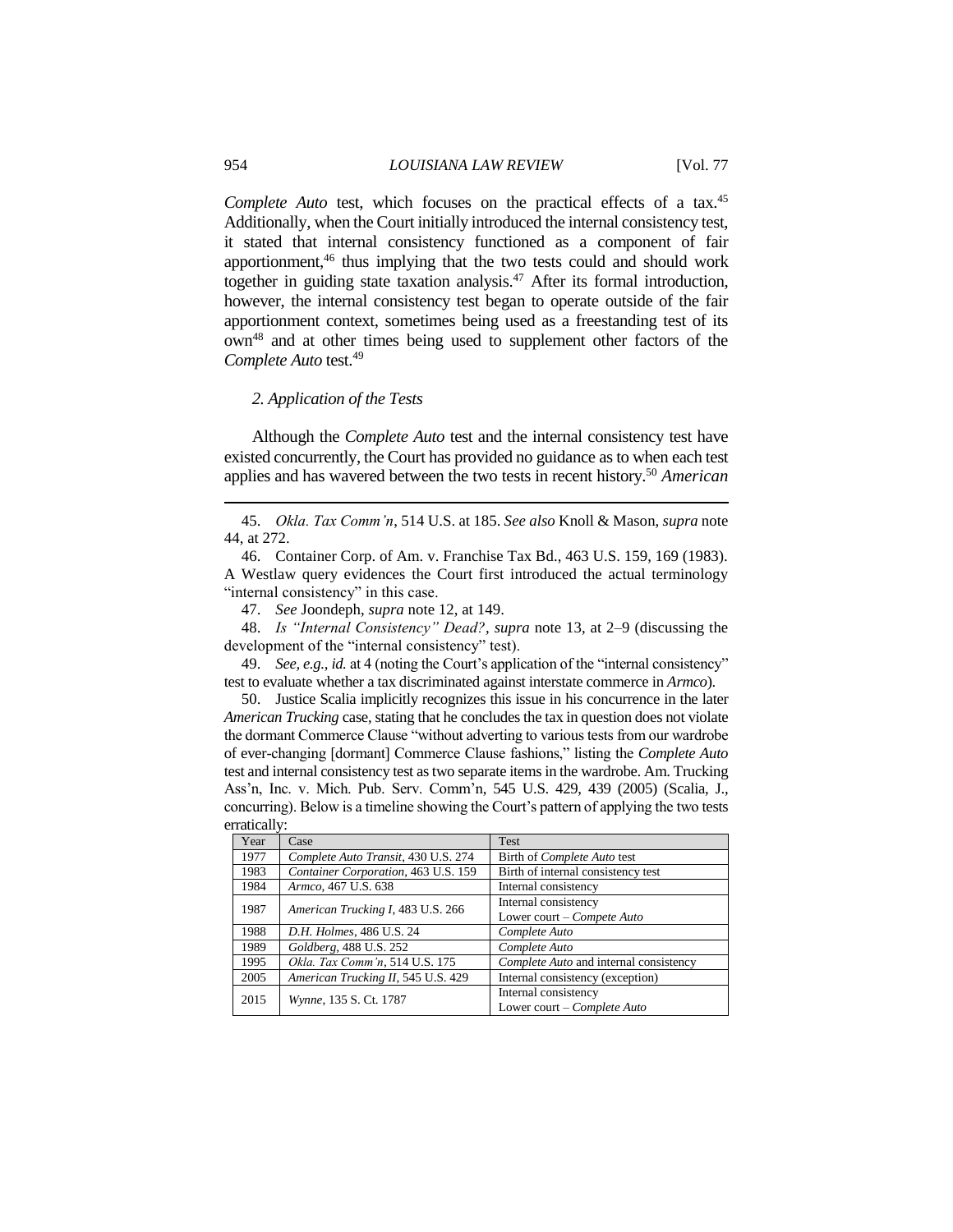*Trucking Associations, Inc. v. Scheiner*, a case in which the Supreme Court used the internal consistency test and the lower court used the *Complete Auto*  test, illustrates the confusion that the concurrency of the two tests creates.<sup>51</sup>

A few years before *American Trucking*, the Supreme Court decided *Complete Auto* and provided several factors and rules for future courts to consider when deciding state taxation cases under dormant Commerce Clause challenges.<sup>52</sup> Then, in *American Trucking*, the lower court followed the Court's lead in *Complete Auto* and applied the rules and factors from that decision.<sup>53</sup> The Supreme Court, however, despite the Court's *Complete Auto* decision and the lower court's analysis, applied the internal consistency test with no explanation whatsoever for its decision not to apply the *Complete Auto* test.<sup>54</sup> The Court continued to waver between the two tests until the 1990s when the two tests were combined. 55

## *3. Merging of the Two Tests*

After the Court utilized the internal consistency test as a freestanding analysis on state taxation, the Court in *Oklahoma Tax Commission* merged the two into one analysis.<sup>56</sup> In that case, the Court began by analyzing the challenged tax under the *Complete Auto* test, walking through each of the four factors and deciding whether the tax met each factor.<sup>57</sup> Upon arriving

54. *See supra* note 52.

<sup>51.</sup> Am. Trucking Ass'n, Inc. v. Scheiner, 483 U.S. 266 (1987).

<sup>52.</sup> *See id*. The Court mentioned *Complete Auto* only when listing general rules, *id.* at 295, or when addressing the lower court decisions. *Id.* at 277. Similarly, in *Armco, Inc. v. Hardesty*, the Court applied the internal consistency test to analyze a state tax without mention of the *Complete Auto* test. 467 U.S. 638 (1984). The majority references *Complete Auto Transit* only once in a footnote discussing the principle of fair apportionment. *Id.* at 643. *See also* Tyler Pipe Indus., Inc. v. Wash. State Dep't of Revenue, 483 U.S. 232 (1987). The Court in *Tyler Pipe* yet again applied the internal consistency test with little mention of the *Complete Auto* test. *Id.*

<sup>53.</sup> *Scheiner*, 483 U.S. at 282; HELLERSTEIN & HELLESTEIN, *supra* note 29, at 4-193–4-195 (discussing the application of the internal consistency test).

<sup>55.</sup> *See, e.g.*, Goldberg v. Sweet, 488 U.S. 252 (1989) (tax on telephone calls analyzed using *Complete Auto*); D.H. Holmes Co. Ltd. v. McNamara, 486 U.S. 24 (1988) (use tax analyzed using *Complete Auto*); Commonwealth Edison Co. v. Montana, 453 U.S. 609 (1981) (severance tax analyzed using *Complete Auto*); Okla. Tax Comm'n v. Jefferson Lines, Inc., 514 U.S. 175 (1995) (sales tax on bus transportation tickets analyzed using both *Complete Auto* and internal consistency).

<sup>56.</sup> *Okla. Tax Comm'n*, 514 U.S. at 185.

<sup>57.</sup> *Id*. at 184–200.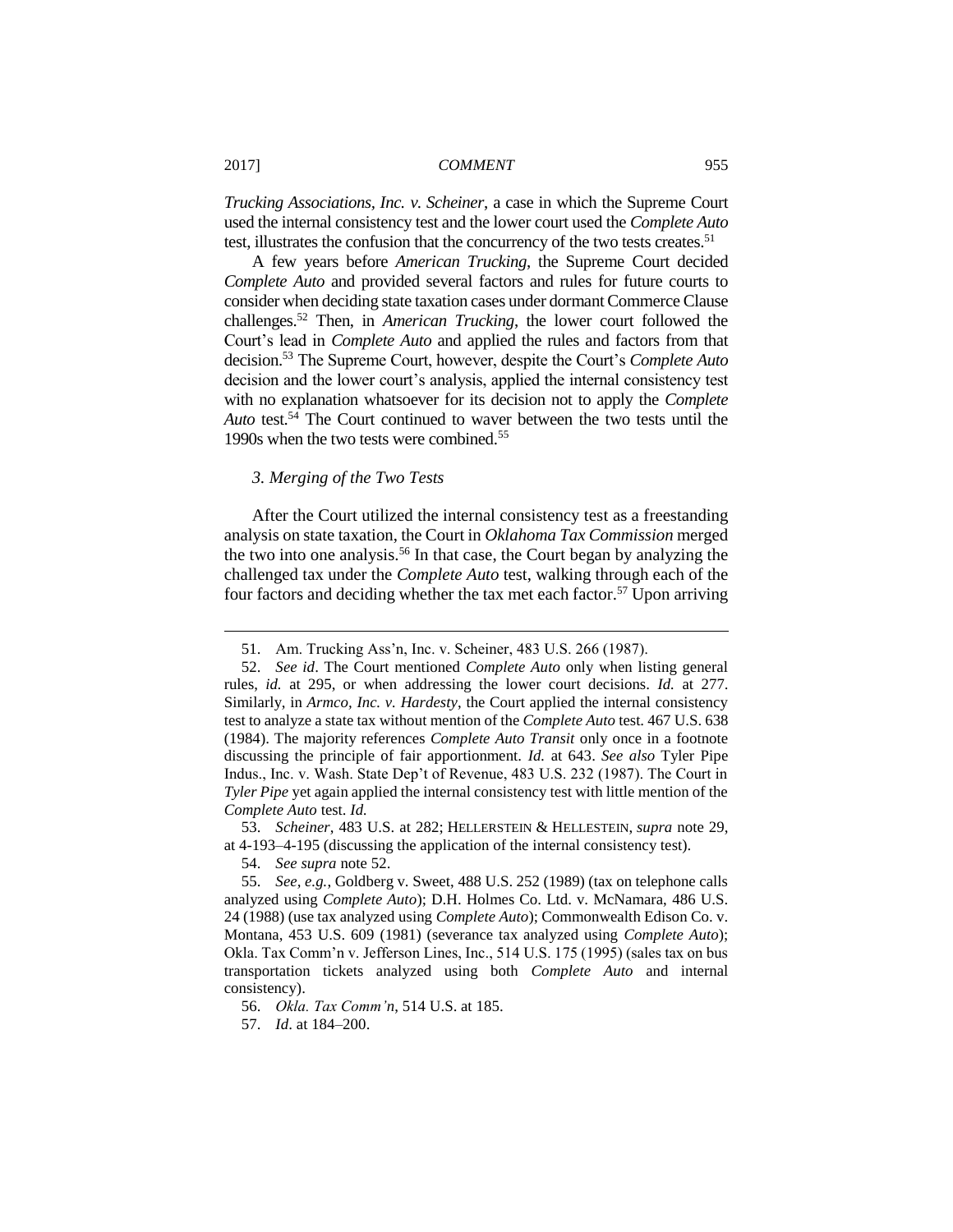at the fair apportionment factor, the Court incorporated the internal consistency test.<sup>58</sup> Namely, in asking whether the tax was fairly apportioned, the Court turned to the internal consistency test.<sup>59</sup> Internal consistency, however, was not the only inquiry used for this factor.

When considering fair apportionment, the Court created a two-step analysis.<sup>60</sup> First, the Court asked whether the tax passed the internal consistency test.<sup>61</sup> Only if the tax passed the internal consistency test did the Court require the tax to pass a separate, "external consistency" test.<sup>62</sup> The external consistency test asks whether the law imposes a tax only on the portion of interstate activity "fairly attributable to [the] economic activity" occurring within the taxing state. $63$  Per the Court's analysis in *Oklahoma Tax Commission*, if a tax passes both the internal consistency test and the external consistency test, the tax is deemed to be fairly apportioned, thus satisfying that factor of the *Complete Auto* test.<sup>64</sup>

Despite the step-by-step analysis provided in *Oklahoma Tax Commission*, in which the Court used both the *Complete Auto* test and the internal consistency test, the Court reverted to its old ways and intermittently applied a freestanding internal consistency test unmoored from the *Complete Auto* test.<sup>65</sup> Moreover, as the next Section illustrates, the Court seldom paused to explain its departures in this respect.

## *4. Ignoring the Internal Consistency Test*

Further complicating the state taxation analysis, ten years after *Oklahoma Tax Commission*, the Court seemingly retreated from the internal consistency test altogether in *American Trucking Associations, Inc. v. Michigan Public Service Commission* when it upheld a Michigan state flat tax<sup>66</sup> that did in fact violate the test.<sup>67</sup> In this case, Michigan

 $\overline{a}$ 

66. Although Michigan characterized the levy on truckers as a "fee," the Court analyzed the levy as a "tax" and identified the levy as a tax throughout the opinion. *See, e.g.*, *id*. at 438. For example, the Court states that "Michigan's fee . . . does not seek to *tax* a share of interstate transactions." *Id.* (emphasis added).

67. *Id*. at 437–38 (applying the internal consistency test). *See also* HELLERSTEIN & HELLERSTEIN, *supra* note 29, at 4-196–4-198.

<sup>58.</sup> *Id*. at 185.

<sup>59.</sup> *Id*.

<sup>60.</sup> *Id*.

<sup>61.</sup> *Id*.

<sup>62.</sup> *Id*.

<sup>63.</sup> *Id.* (citations omitted).

<sup>64.</sup> *Id*.

<sup>65.</sup> *See* Am. Trucking Ass'ns, Inc. v. Mich. Pub. Serv. Comm'n, 545 U.S. 429 (2005).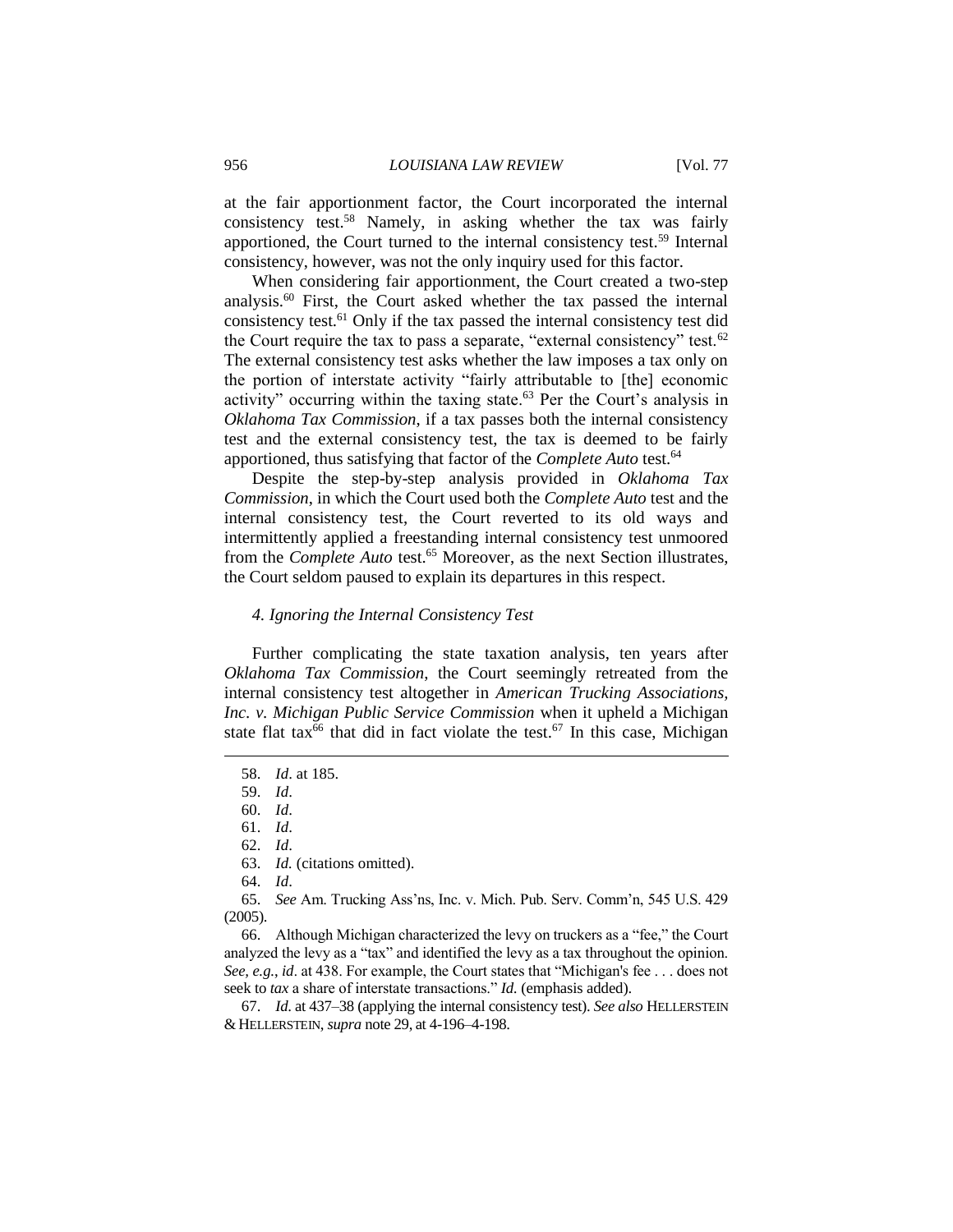imposed an annual flat tax of \$100 on trucks that engaged in intrastate operations in Michigan.<sup>68</sup> Under the law, any trucker who made any local haul in Michigan, such as from Michigan City A to Michigan City B, owed the flat tax regardless of whether the trucker made one local haul per year or 100 local hauls per year.<sup>69</sup> The challengers argued that the tax burdened interstate truckers and benefited Michigan truckers because local Michigan truckers made frequent hauls in Michigan and likely paid less per haul than interstate truckers who made infrequent hauls in Michigan.<sup>70</sup>

On this question, the Court agreed with the petitioners, concluding that the tax did in fact violate the internal consistency test.<sup>71</sup> According to the Court, if all states imposed this challenged tax law, interstate truckers who carried both interstate and local hauls would be taxed more per haul than intrastate truckers who carried only local hauls—and thus interstate commerce would be burdened because truckers would be encouraged to carry only local hauls.<sup>72</sup> Notwithstanding this finding, however, the Court held that the tax did not violate the dormant Commerce Clause, emphasizing that the burden on interstate commerce resulted from trucking companies choosing to engage in intrastate business—local hauls in Michigan—rather than choosing to engage in interstate business.<sup>73</sup> Thus, the Court applied the internal consistency test—not the *Complete Auto* test—but ignored the result, essentially making an exception to the rule.

The Court's ad hoc application of the *Complete Auto* test and the internal consistency test, in addition to the unprecedented result reached in *American Trucking*, has left many questions open for courts analyzing state taxes under dormant Commerce Clause challenges. Although Maryland's tax law presented the Supreme Court with the opportunity to clarify the analysis, the Court in *Wynne* did little to clear up this murky area of law.

<sup>68.</sup> HELLERSTEIN & HELLERSTEIN, *supra* note 29, at 4-196–4-198.

<sup>69.</sup> *See Am. Trucking Ass'ns*, 545 U.S. at 431–32.

<sup>70.</sup> HELLERSTEIN & HELLERSTEIN, *supra* note 29, at 4-196–4-198.

<sup>71.</sup> *Am. Trucking Ass'ns*, 545 U.S. at 438. The Court stated, "We must concede that here, as petitioners argue, if all States did the same, an interstate truck would have to pay fees totaling several hundred dollars, or even several thousand dollars, were it to 'top off' its business by carrying local loads in many (or even all) other States." *Id.* Fundamentally, the Court refused to strike down a flat tax on local business under the internal consistency test, even when it logically failed the test. HELLERSTEIN & HELLERSTEIN, *supra* note 29, at 4-196–4-198.

<sup>72.</sup> *Am. Trucking Ass'ns*, 545 U.S. at 438.

<sup>73.</sup> *Id*. at 438.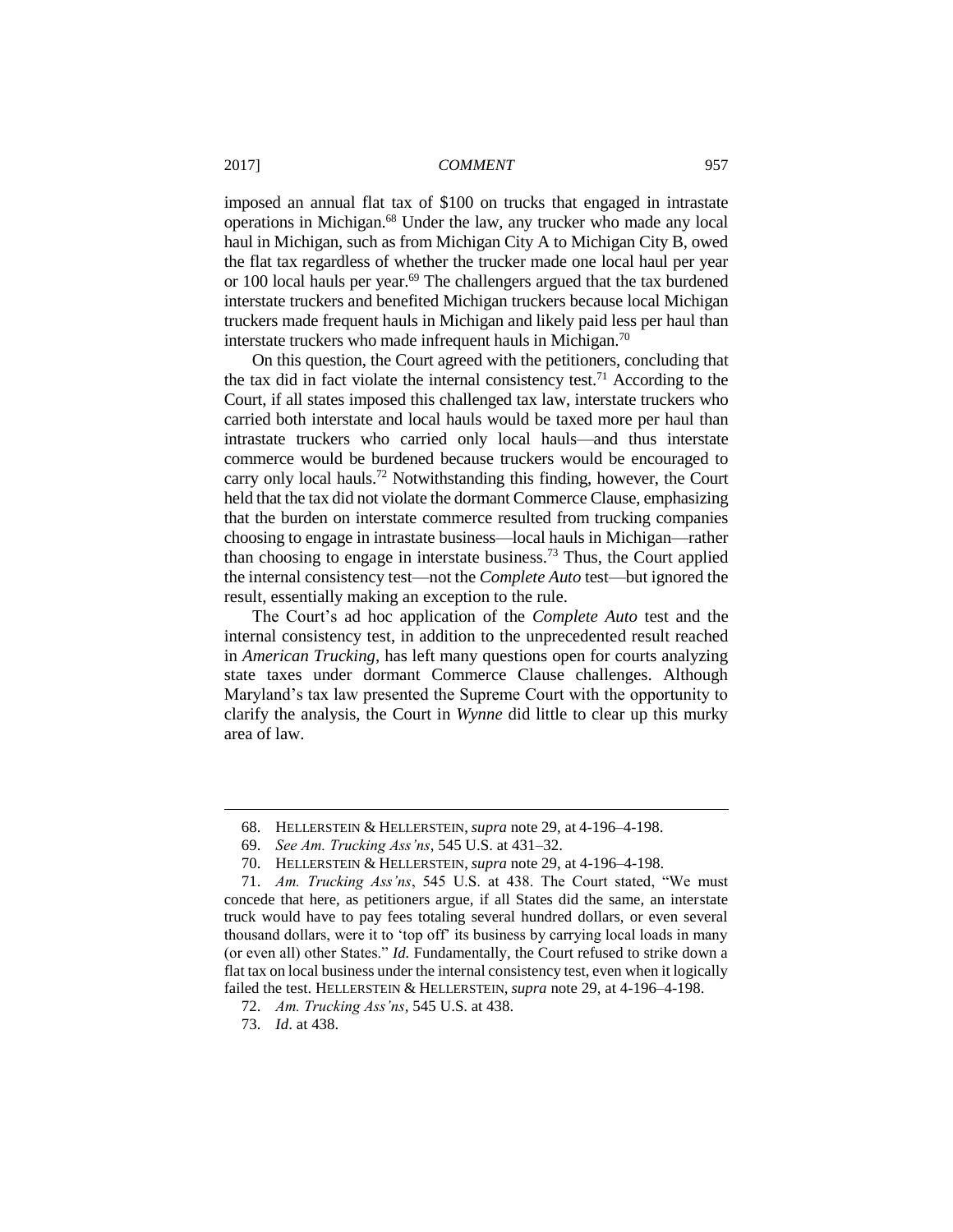#### II. THE WIN FOR THE WYNNES

In *Wynne*, the Court applied the internal consistency test to strike down a Maryland state tax law.<sup>74</sup> The Court gave little explanation for its decision to apply the test, despite the lower court's thorough analysis under the *Complete Auto* test that resulted in the same conclusion. The doctrine concerning dormant Commerce Clause limits on state taxation was ripe for clarification in *Wynne*, but the Supreme Court let the opportunity go to waste.

#### *A. Facts: Taxing the Wynnes*

The *Wynne* case involved a challenge to Maryland's personal income tax law.<sup>75</sup> The Maryland law included three distinct parts: a tax on the income of Maryland residents earned within the state, consisting of a "state" portion and a "county" portion; a tax on the income of Maryland residents earned outside the state; and a tax on the income of nonresidents earned within the state, consisting of a "state" portion and a "special nonresident tax" portion.<sup>76</sup> Additionally, Maryland offered a partial tax credit for taxes that its residents paid to other states for income earned in that other state.<sup>77</sup> Maryland law, however, allowed this credit to offset only state taxes owed to Maryland rather than both state and county taxes, making it a partial tax credit.<sup>78</sup>

Maryland residents John and Jane Wynne earned personal income in multiple states because of their investment in an S corporation.<sup>79</sup> The income earned by the corporation passed through to the Wynnes as shareholders, meaning that for tax purposes, the Wynnes earned income in as many states as the corporation earned income. <sup>80</sup> When filing their Maryland tax return, the Wynnes claimed a full income tax credit for all the income taxes they paid to other states on behalf of the corporation.<sup>81</sup> Under the Maryland tax law, however, the Maryland comptroller assessed a tax deficiency for the Wynnes, citing the Maryland law that offered only

<sup>74.</sup> HELLERSTEIN & HELLERSTEIN, *supra* note 29, at 4-196–4-198.

<sup>75.</sup> Comptroller of the Treasury of Md. v. Wynne, 135 S. Ct. 1787, 1792 (2015).

<sup>76.</sup> *Id*.

<sup>77.</sup> *Id*. MD. CODE ANN., TAX–GEN. § 10–703(a) (West 2016).

<sup>78.</sup> *Wynne*, 135 S. Ct. at 1792; MD. CODE ANN., TAX–GEN. § 10–703(a).

<sup>79.</sup> *Wynne*, 135 S. Ct. at 1793. Under the laws of S corporations, any income the corporation earns passes through to its shareholders who are then taxed on the income. *Id.*

<sup>80.</sup> *Id*.

<sup>81.</sup> *Id*.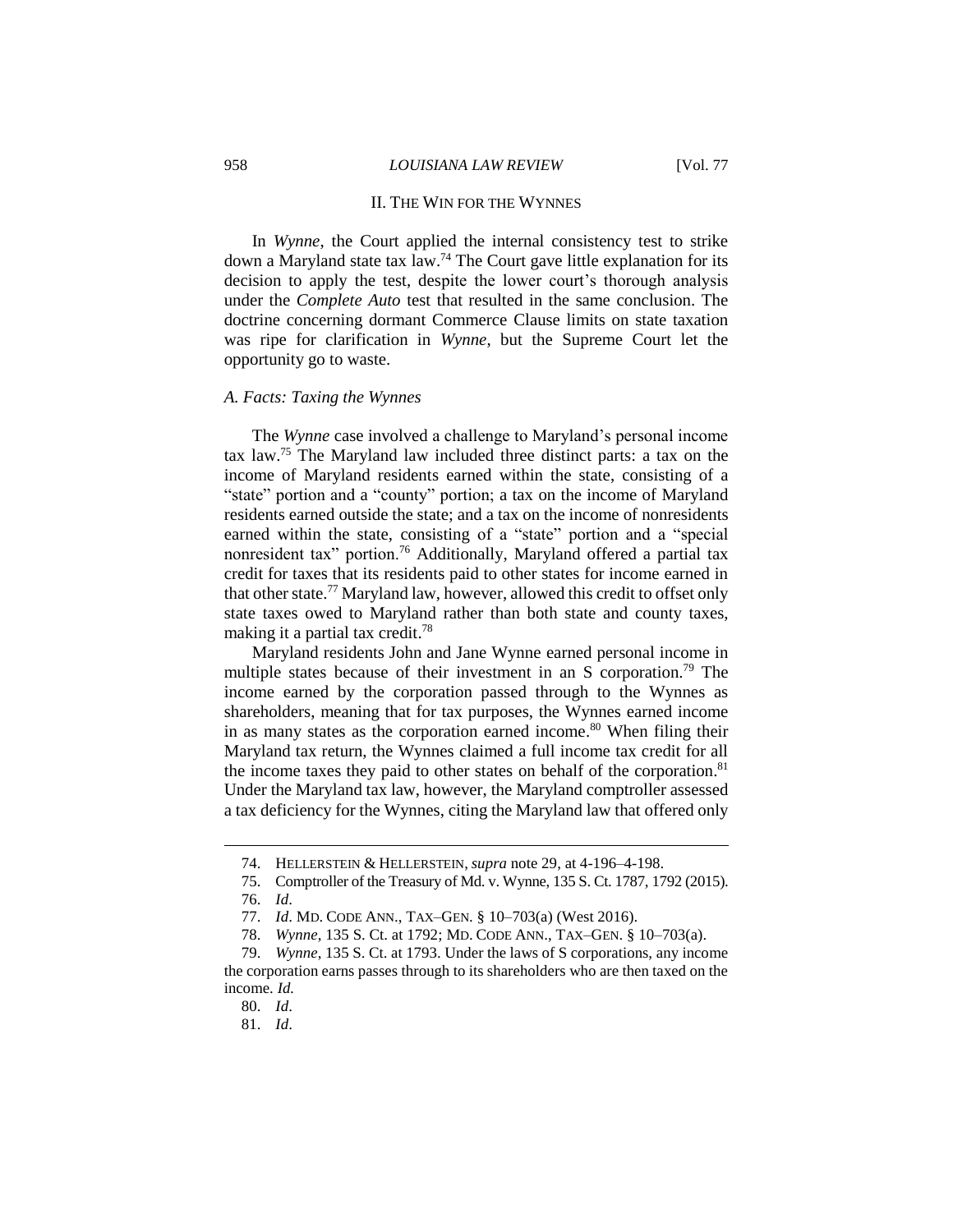a partial tax credit for taxes paid to other states rather than a full tax credit.<sup>82</sup> Specifically, the Maryland tax law allowed the Wynnes to apply the credit against only state taxes owed to Maryland, but not against county taxes owed.<sup>83</sup>

## *B. The Lower Courts' Analysis of Maryland's Tax*

The Wynnes challenged the comptroller in the Maryland tax court, claiming the tax violated the dormant Commerce Clause.<sup>84</sup> The court affirmed the tax deficiency and upheld the tax law.<sup>85</sup> On appeal, the Circuit Court for Howard County reversed the tax court decision, finding that the Maryland law violated the dormant Commerce Clause because it failed to offer a full tax credit on taxes paid to other states.<sup>86</sup>

The Court of Appeals of Maryland, Maryland's highest court, evaluated the tax under the *Complete Auto* test and affirmed the lower court's decision that the law violated the dormant Commerce Clause.<sup>87</sup> The Wynnes did not dispute that the tax satisfied the first and the fourth requirements of the test, recognizing that a sufficient nexus existed between the tax and Maryland and that the tax was fairly related to services Maryland provided.<sup>88</sup>

The court limited its analysis to the remaining two requirements of the *Complete Auto* test: that the tax be fairly apportioned and that it be nondiscriminatory.<sup>89</sup> To determine whether the Maryland tax was fairly apportioned, the court applied the internal consistency and external consistency tests, as the Supreme Court did in *Oklahoma Tax Commission*. 90 Under the internal consistency test, the court asked whether interstate commerce would be burdened if every state imposed a state tax that offered only a partial tax credit for income taxes paid to other states.<sup>91</sup> The court answered this question affirmatively, reasoning that residents with interstate

<sup>82.</sup> *Id*.

<sup>83.</sup> *Id*.

<sup>84.</sup> *Id*.

<sup>85.</sup> *Id*.

<sup>86.</sup> *Id*.

<sup>87.</sup> State Md. Comptroller of Treasury v. Wynne, 64 A.3d 453, 457 (Md. 2013). *See* discussion *supra* Part I.B (discussing the *Complete Auto* test).

<sup>88.</sup> *State Md. Comptroller*, 64 A.3d at 463. Because of the Wynnes' concession of the first and fourth factors, Brief for Respondents at 21, Comptroller of the Treasury of Md. v. Wynne, 135 S. Ct. 1787, 1793 (2015) (No. 13-485), 2014 WL 4681795, the Court provided no explanation as to how these two requirements were fulfilled. *State Md. Comptroller*, 64 A.3d at 463.

<sup>89.</sup> *State Md. Comptroller*, 64 A.3d at 463–71.

<sup>90.</sup> *Id.* at 464.

<sup>91.</sup> *Id.*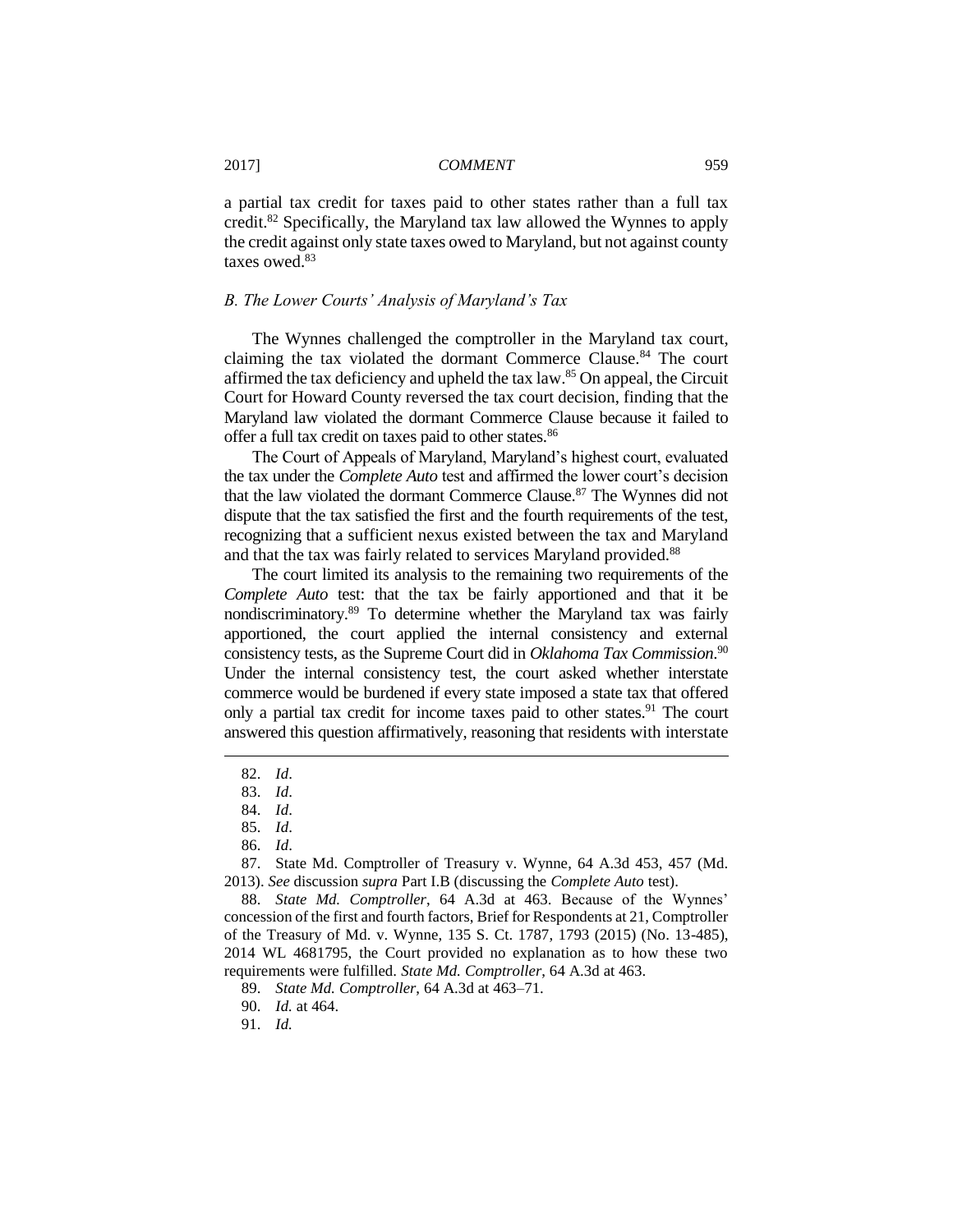income would pay double taxes on a portion of their income, while residents with only intrastate income would not—thus burdening interstate commerce by encouraging taxpayers to work only within their own states.<sup>92</sup> In light of the *American Trucking* decision, the court recognized the possibility that a tax might fail the internal consistency test yet still be valid under the dormant Commerce Clause.<sup>93</sup> Although scant, the court distinguished *American Trucking*. The court identified the annual trucker flat tax in *American Trucking* as a "toll on in-state activity," which is uniformly assessed on all businesses engaged in local activity, whereas the Maryland tax was on "business performed and income earned" outside the state<sup>94</sup>

Although courts need to address the external consistency test only if a tax first passed the internal consistency test, the court addressed external consistency as a matter of prudence.<sup>95</sup> Under the external consistency test, the court asked whether the portion of interstate income Maryland taxed was fairly attributable to the intrastate portion of the revenue-earning activity, that is, fairly attributable to activity occurring within the state.<sup>96</sup> In this case, the revenue-earning activity would be the corporation's business and operations—most of which occurred outside of Maryland.<sup>97</sup> Given that fact, the court found that the tax was not fairly attributable to any intrastate portion of the revenue-earning activity because the tax applied to income the corporation earned outside the state of Maryland.<sup>98</sup> Despite the court's finding that the Maryland tax failed the fair apportionment requirement by being both internally and externally inconsistent, and thus likely violated the dormant Commerce Clause, the court still went on to apply the final requirement of the test, which required that the tax be nondiscriminatory. $99$ 

The court concluded that Maryland's tax was discriminatory by analogizing the tax scheme to prior cases in which the Supreme Court found tax laws discriminatory; the primary case considered was *Fulton* 

<sup>92.</sup> *Id.* at 464–66 (presenting a hypothetical scenario that demonstrates the double tax burden on resident income earned outside an individual's state of residence). The court concluded that "[i]n effect, it acts as an extra tax on interstate income-earning activities," thus failing the internal consistency test. *Id.*

<sup>93.</sup> *Id.* at 466.

<sup>94.</sup> *Id.*

<sup>95.</sup> *Id.* at 467 n.21.

<sup>96.</sup> *Id.* at 467.

<sup>97.</sup> *Id*. at 459.

<sup>98.</sup> *Id.* at 467.

<sup>99.</sup> *Id.* at 468.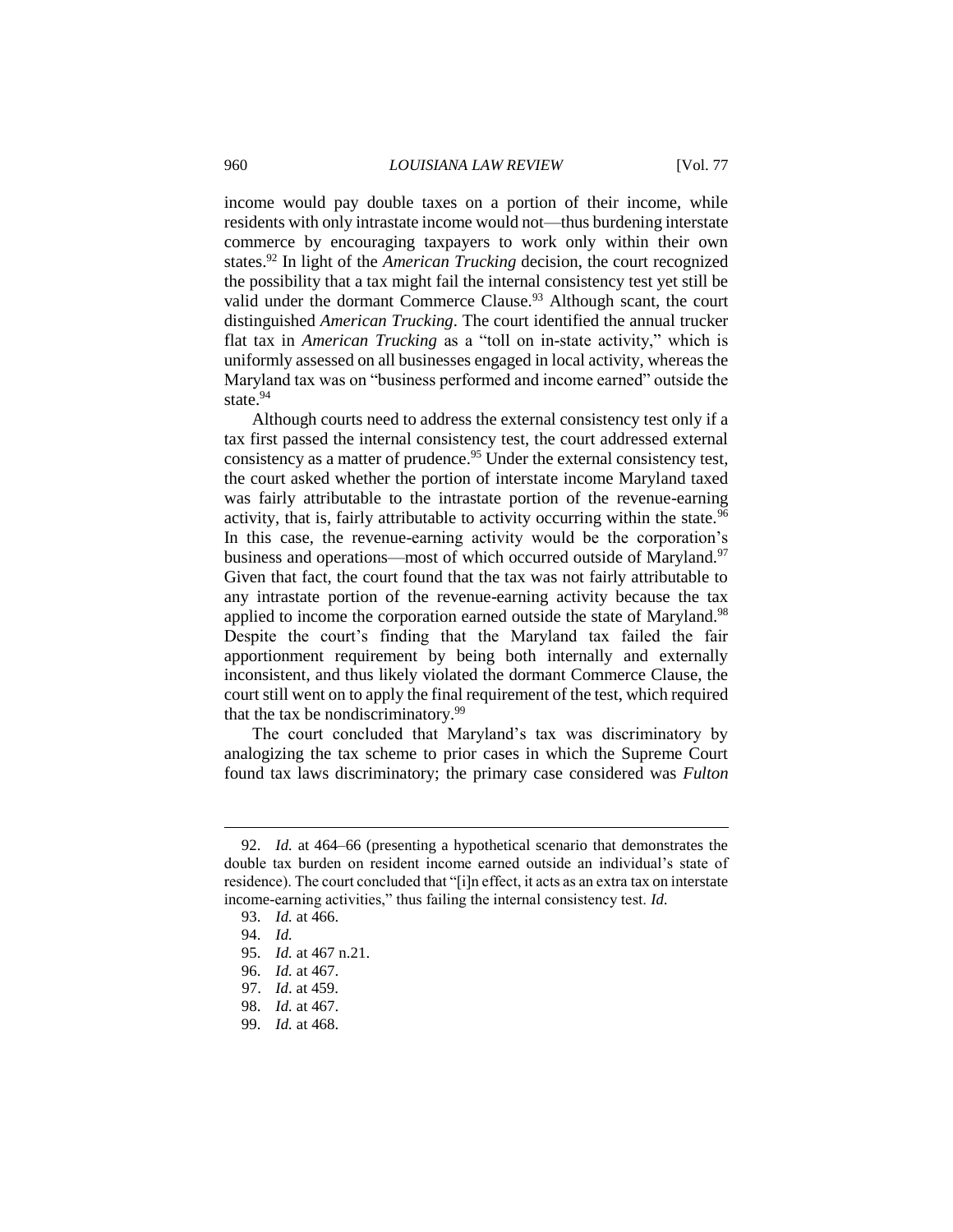*Corporation v. Faulkner*. <sup>100</sup> In *Fulton*, North Carolina imposed a tax on the value of corporate stock that North Carolina residents owned, but reduced the tax if the corporation's income was subject to a North Carolina tax.<sup>101</sup> The *Fulton* Court found that this tax discriminated against out-ofstate corporations because the residents who owned stock in corporations that conducted business in North Carolina received a greater tax benefit than those residents owning stock in corporations that conducted business in another state.<sup>102</sup> Following the logic of *Fulton*, the court ruled that the Maryland tax law had the same effect as North Carolina's tax scheme, and differed only in form, because both laws resulted in higher tax rates on interstate activity than intrastate activity.<sup>103</sup> North Carolina fundamentally raised its own tax rate on interstate activity by offering a tax reduction to qualified shareholders, whereas Maryland's tax rate on interstate activity was raised because of the interaction between other states' income taxes and Maryland's failure to grant a full tax credit for those taxes paid.<sup>104</sup> Finding that the Maryland tax failed the fair apportionment and nondiscrimination requirements, the court struck down the Maryland tax for failing the *Complete Auto* test and held that it violated the dormant Commerce Clause.<sup>105</sup>

#### *C. The Supreme Court's Analysis*

The Supreme Court granted certiorari<sup>106</sup> and ultimately held that the Maryland tax scheme violated the dormant Commerce Clause.<sup>107</sup> The Court found that the tax failed the internal consistency test and supported its conclusion by analogizing to prior cases on point.<sup>108</sup>

## *1. Application of the Internal Consistency Test*

The Court began its analysis by applying the internal consistency test to the Maryland tax law to determine whether the tax burdened interstate commerce.<sup>109</sup> The Court stated that the virtue of the internal consistency

<sup>100.</sup> *Id.* at 469.

<sup>101.</sup> *Id*.

<sup>102.</sup> *Id*.

<sup>103.</sup> *See id.*

<sup>104.</sup> *Id*.

<sup>105.</sup> *Id*. at 470.

<sup>106.</sup> Comptroller of the Treasury of Md. v. Wynne, 134 S. Ct. 2660 (2014).

<sup>107.</sup> Comptroller of the Treasury of Md. v. Wynne, 135 S. Ct. 1787, 1792 (2015).

<sup>108.</sup> *Id.* at 1794–95.

<sup>109.</sup> *Id*. at 1801−02.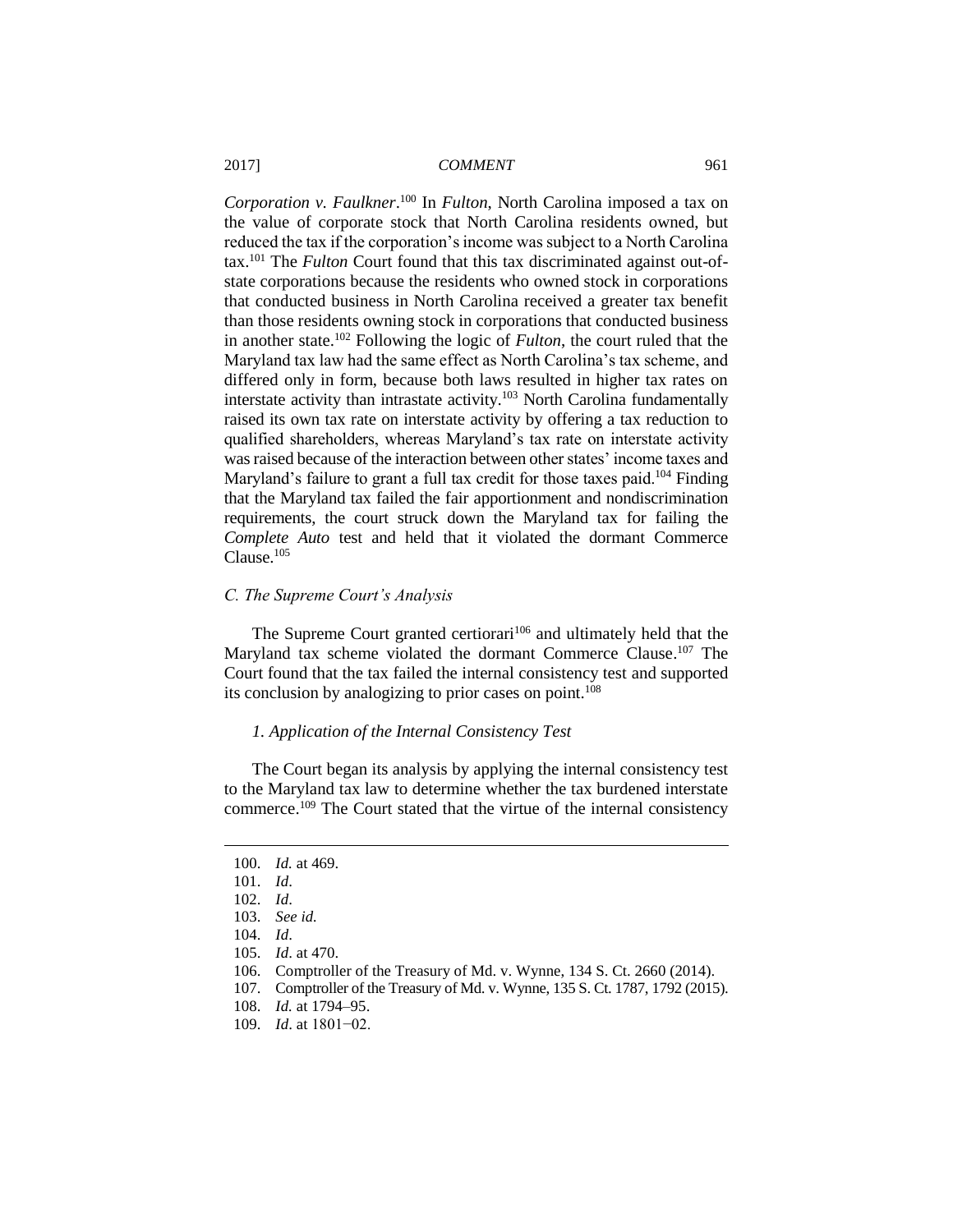test is that it helps courts distinguish between two distinct categories of taxes:

(1) [those] that inherently discriminate against interstate commerce without regard to the tax policies of other states, and (2) [those] that create disparate incentives to engage in interstate commerce (and sometimes result in double taxation) only as a result of the interaction of two different but nondiscriminatory and internally consistent schemes.<sup>110</sup>

Any state tax law that falls into the first category, the Court emphasized, will generally qualify as a violation of the dormant Commerce Clause.<sup>111</sup>

The Court concluded that Maryland's tax inherently discriminated against interstate commerce<sup>112</sup> by asking whether interstate commerce would be burdened if every state adopted a law like Maryland's tax law, which offered only a partial tax credit for income taxes paid to other states.<sup>113</sup> The Court found that the tax burdened interstate commerce because state residents would likely choose to work within their own state if possible to pay less in taxes.<sup>114</sup>

In advancing this analysis, the majority dismissed the dissent's suggestion that its holding would create an unwanted "rule of priority" between residence-based taxes and source-based taxes.<sup>115</sup> Residence-based taxes refer to the taxes imposed by the state where the taxpayer resides, while sourcebased taxes refer to taxes imposed by the state where the taxpayer earns income.<sup>116</sup> The *Wynne* outcome seemingly creates a rule of priority, whereby source-based taxes will always trump residence-based taxes on the same income.<sup>117</sup> By holding that the Maryland tax violated the dormant Commerce Clause, the Court struck down the residence-based tax and allowed the source-

<sup>110.</sup> *Id*. at 1802.

<sup>111.</sup> *Id*.

<sup>112.</sup> *Id*. at 1804.

<sup>113.</sup> *Id*. at 1805.

<sup>114.</sup> *Id*. Specifically, state residents who earned income outside their resident states would be required to pay taxes to two different states on a portion of that income because of the partial tax credit. The Court further explained the economics of the Maryland tax scheme, comparing the total tax burden placed on (1) intrastate actors, such as a Maryland resident earning income solely in Maryland with (2) interstate actors, such as a Maryland resident earning income in Maryland and another state. *Id.* at 1803–05. The result of this comparison is that the first resident would pay less taxes overall, even if both earned the same amount of income. *Id*.

<sup>115.</sup> *Id*. at 1805, 1813.

<sup>116.</sup> *See id*. at 1805.

<sup>117.</sup> *See id*. at 1813.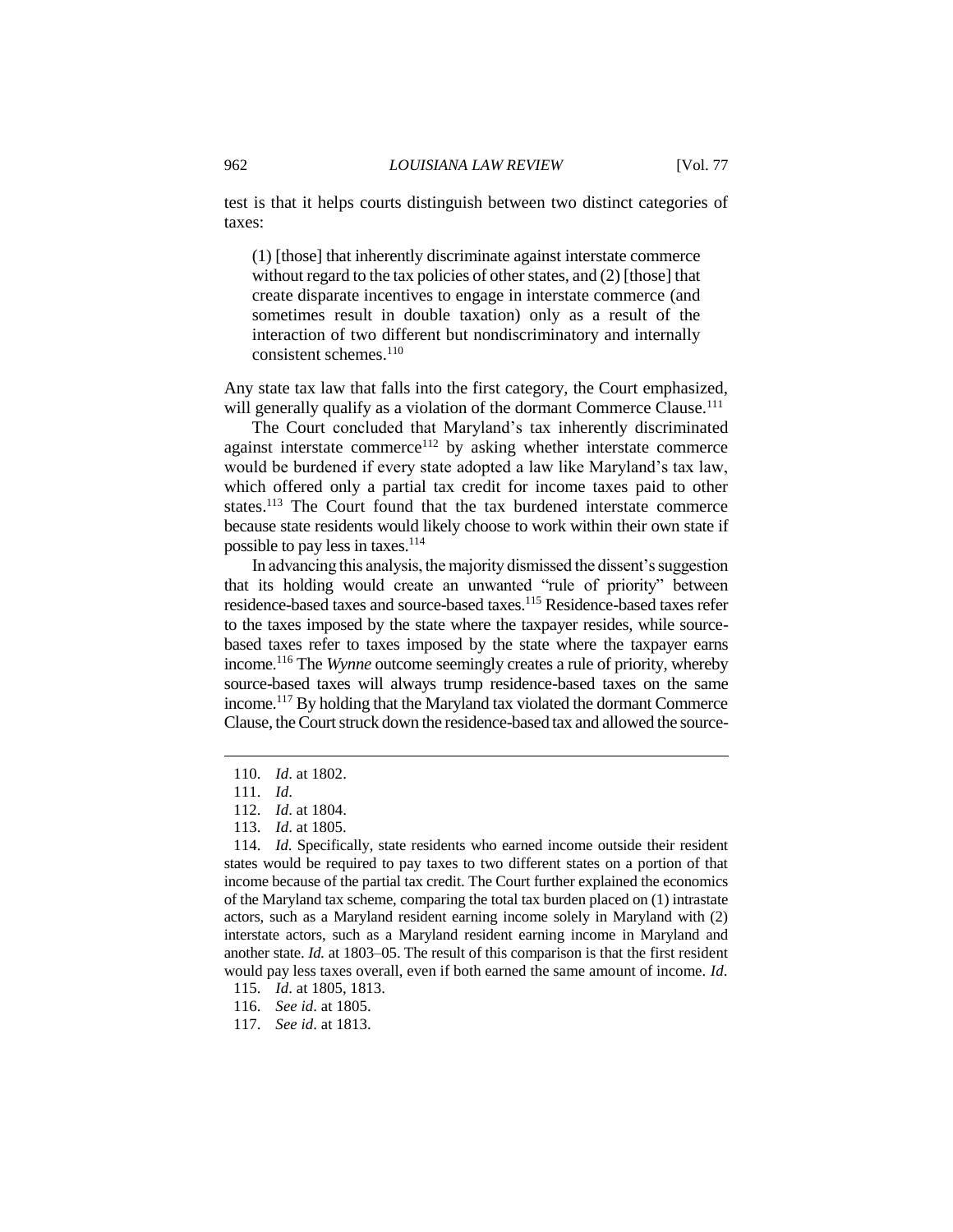based taxes to survive.<sup>118</sup> The majority, however, denied that *Wynne* established a rule of priority by offering the unsatisfactory explanation that Maryland could cure its unconstitutional tax scheme and keep its residencebased tax by offering a full tax credit. $119$ 

## *2. Support from Precedent*

The Court also emphasized that precedent supported its conclusion.<sup>120</sup> The Court explained that contrary to the dissent's argument, the *Wynne*  case was not distinguishable from the prior case law, despite two apparent differences: a tax on gross receipts versus net income and a tax on individuals versus corporations.<sup>121</sup> The three prior cases all concerned a tax on the gross receipts of corporations, whereas the *Wynne* case concerned a tax on the net income of individuals.<sup>122</sup> A tax on gross receipts is imposed on a transaction before accounting for any expenses or losses, thus affecting a transaction "irrespective of whether it is profitable."<sup>123</sup> A tax on net income, however, is imposed on a transaction only if a "gain is shown over

<sup>118.</sup> *See id*. at 1805.

<sup>119.</sup> *Id*.

<sup>120.</sup> *Id*. at 1794–95. The Court discussed the three cases in which the Court ruled on state income tax laws consistent with the *Wynne* decision: *J.D. Adams Manufacturing Co. v. Storen*, 304 U.S. 307 (1938) (holding that a state tax law that did not offer corporations a tax credit for taxes paid to other states violated the dormant Commerce Clause); *Gwin, White & Prince, Inc. v. Henneford*, 305 U.S. 434 (1939) (holding that a state tax law imposed on income a corporation earned from shipping product outside the state violated the dormant Commerce Clause); and *Central Greyhound Lines, Inc. v. Mealey*, 334 U.S. 653 (1948) (holding that a state tax law imposed on income a corporation earned from its services provided outside the state violated the dormant Commerce Clause). *Wynne*, 135 S. Ct. at 1794–95. The decision to invalidate all three state laws turned on the threat of double taxation to the taxpayer and the discriminatory effect of the laws on interstate commerce. *Id.* at 1795. An important point is that the Court in these three cases applied the internal consistency test without explicitly referring to the test because it decided the cases before the phrase was coined. *Id.* at 1802. *See also* Walter Hellerstein, *Deciphering the Supreme Court's Opinion in* Wynne, 123 J. TAX. 4, 5 (2015) [hereinafter *Deciphering the Supreme Court's Opinion in* Wynne] (explaining that the cases relied on by the *Wynne* Court did not use the internal consistency test because the "doctrine would not be articulated for another 40 years" but "nevertheless, in substance, reflected the application of the doctrine").

<sup>121.</sup> *Wynne*, 135 S. Ct. at 1795–98.

<sup>122.</sup> *Id*.

<sup>123.</sup> U.S. Glue Co. v. Town of Oak Creek, 247 U.S. 321, 329 (1918).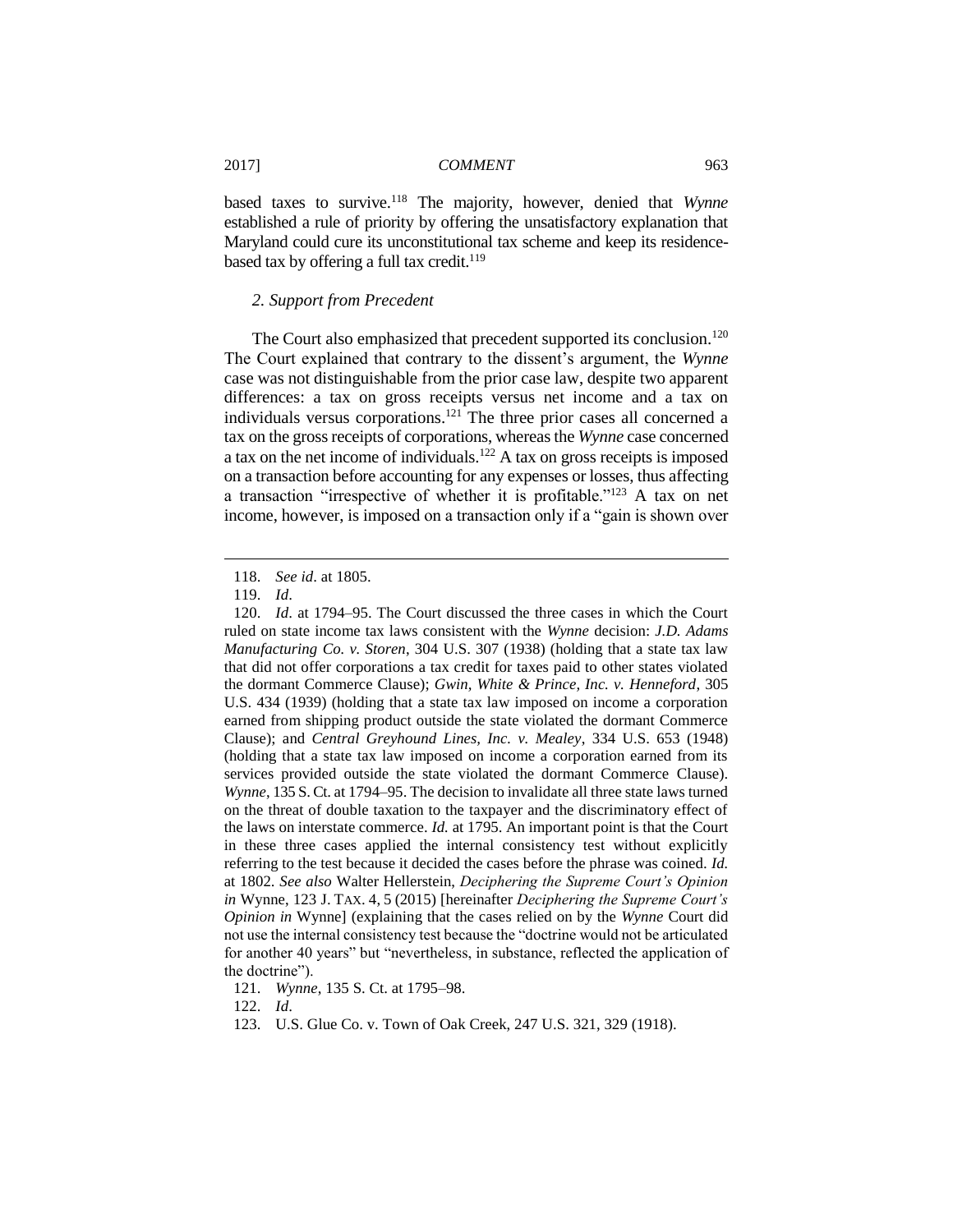and above expenses and losses."<sup>124</sup> The second difference is less technical: a tax on an individual means a tax on an individual taxpayer, whereas a tax on a corporation means a tax on a separate business entity, that is, the corporation.

The Court rejected the gross receipts–net income distinction in favor of a more practical approach that allows courts to consider the effects of the tax rather than the form of the tax.<sup>125</sup> The Court explained that this distinction between gross receipts and net income was rooted in the discarded historical distinction between direct and indirect burdens on interstate commerce.<sup>126</sup> Historically, "direct and immediate" burdens on interstate commerce were impermissible, although "indirect and incidental" burdens were permissible.<sup>127</sup> Under this rule, the Court explained that taxes on gross receipts were an impermissible direct burden, although taxes on net income were a permissible indirect burden.<sup>128</sup> Because these distinctions provided unreliable guidance for lower courts, they were expressly rejected, as evidenced in a series of cases.<sup>129</sup> The Court in *Wynne* thus regarded the gross receipts–net income distinction as ultimately irrelevant to its constitutional analysis.<sup>130</sup>

Regarding the distinction between individuals and corporations, the Court rebutted the dissent's claim that individuals deserve less protection than corporations because individuals already have protection in the form of voting rights.<sup>131</sup> Although individual taxpayers have voting rights, the right to vote hardly provides protection to individuals burdened under the Maryland law because the tax likely applies to only a minority of residents earning interstate income.<sup>132</sup> Additionally, the dissent suggested that individuals deserve less protection from taxation because they reap the benefits of state services, such as such as police, roadways, and fire departments—and thus should pay the price for those benefits.<sup>133</sup> The Court noted, however, that both individuals and corporations reap these benefits and thus both should pay the same price and receive the same protection under the dormant Commerce Clause.<sup>134</sup>

 $\overline{a}$ 

127. *Id*. (citing *U.S. Glue*, 247 U.S. at 328–29).

- 129. *Id*.
- 130. *Id*. at 1795–96.
- 131. *Id*. at 1797–98.
- 132. *Id*.
- 133. *Id*. at 1795–97.
- 134. *Id*.

<sup>124.</sup> *Id*.

<sup>125.</sup> *Id*. at 1795–96.

<sup>126.</sup> *Id*. at 1796.

<sup>128.</sup> *Wynne*, 135 S. Ct. at 1796.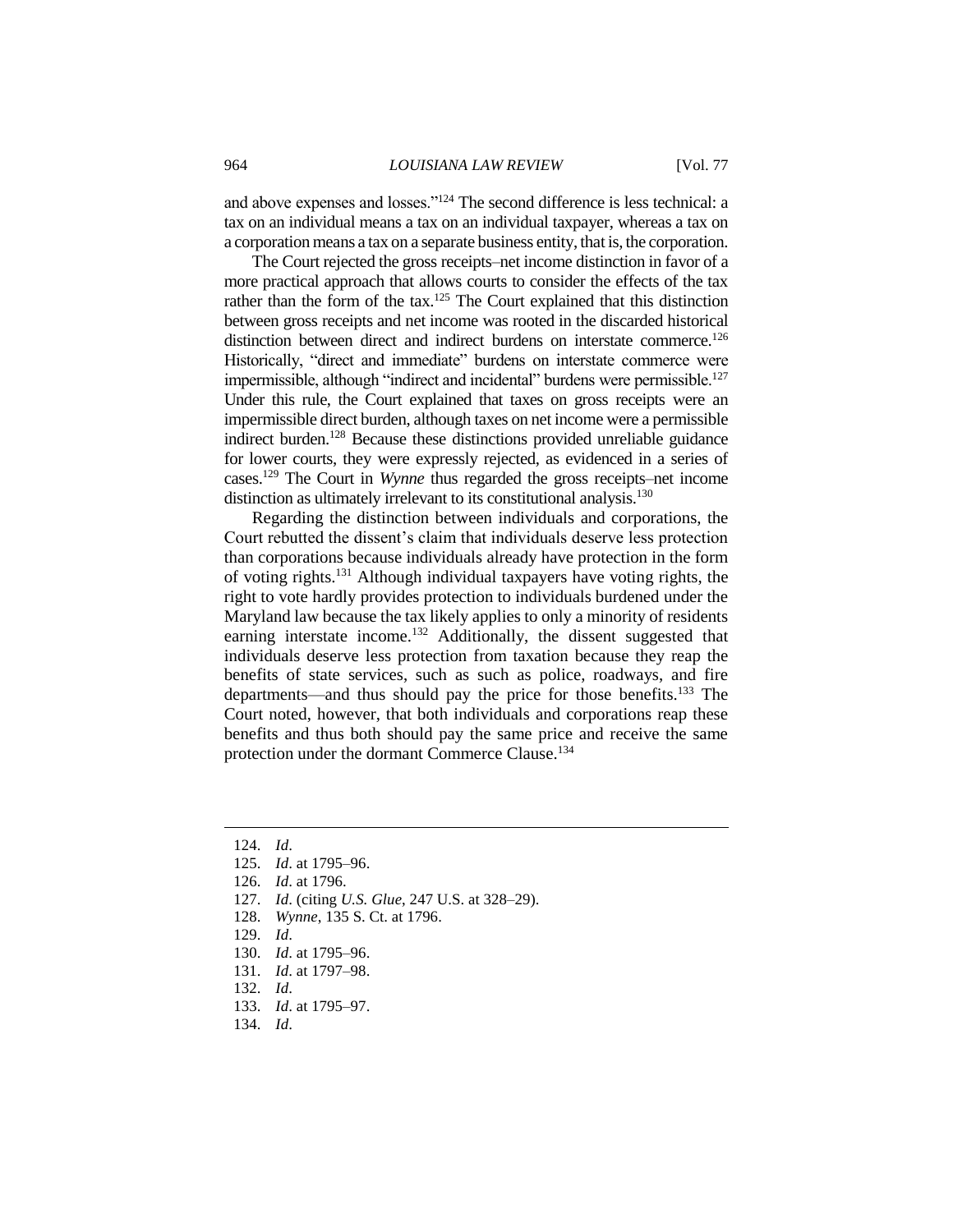## *D. The Dissent*

The four dissenting Justices in *Wynne*<sup>135</sup> criticized the internal consistency test as applied by the majority, asserting the inconsistency of the test in both its application and results. <sup>136</sup> First, the dissent argued that the majority's opinion was inconsistent with prior dormant Commerce Clause jurisprudence. Second, the dissent claimed that the majority did in fact create a rule of priority with its final decision.

## *1. The Inconsistency of the Internal Consistency Test*

Justice Scalia contended that *Wynne* contradicted principles the Court has articulated in its prior state taxation analyses, which he explained is problematic simply because it perpetuates instability.<sup>137</sup> For example, the Court in *Oklahoma Tax Commission* made clear that the economic equivalence of a tax to another tax previously struck down is not dispositive of its constitutionality.<sup>138</sup> Nevertheless, according to Justice Scalia, the majority in *Wynne* "strikes down a tax in part because of its economic similarity" to a tax the Court previously struck down.<sup>139</sup> Additionally, he noted that the Court in *United States Glue Company* found the distinction between a tax on gross receipts and a tax on net income to be "manifest and substantial," whereas the majority in *Wynne* had discarded the same distinction.<sup>140</sup>

Justice Ginsburg argued that the outcome in *Wynne* could not be reconciled with the Court's decision in *American Trucking*, which had upheld a tax that failed the internal consistency test.<sup>141</sup> Justice Ginsburg explained that the Court decided to uphold the tax in *American Trucking* because of the "sufficiently close connection between the tax at issue and the local conduct that triggered the tax."<sup>142</sup> Following this notion, Justice Ginsburg stated that the tax at issue in *Wynne* was materially indistinguishable from the flat tax in

<sup>135.</sup> *Id*. at 1807–23.

<sup>136.</sup> *Id*. at 1820–23 (Ginsburg, J., dissenting) (stating that "for two decades, the Court has not insisted that a tax under review pass the internal consistency test and has not struck down a state tax for failing the test in nearly 30 years") (citations omitted).

<sup>137.</sup> *Id*. at 1810.

<sup>138.</sup> *Id*.

<sup>139.</sup> *Id*.

<sup>140.</sup> *Id.* (citing U.S. Glue Co. v. Town of Oak Creek, 247 U.S. 321, 328 (1918)).

<sup>141.</sup> *Id.* at 1821.

<sup>142.</sup> *Id*. (citing Am. Trucking Ass'ns, Inc. v. Mich. Pub. Serv. Comm'n, 545 U.S. 429, 438 (2005)).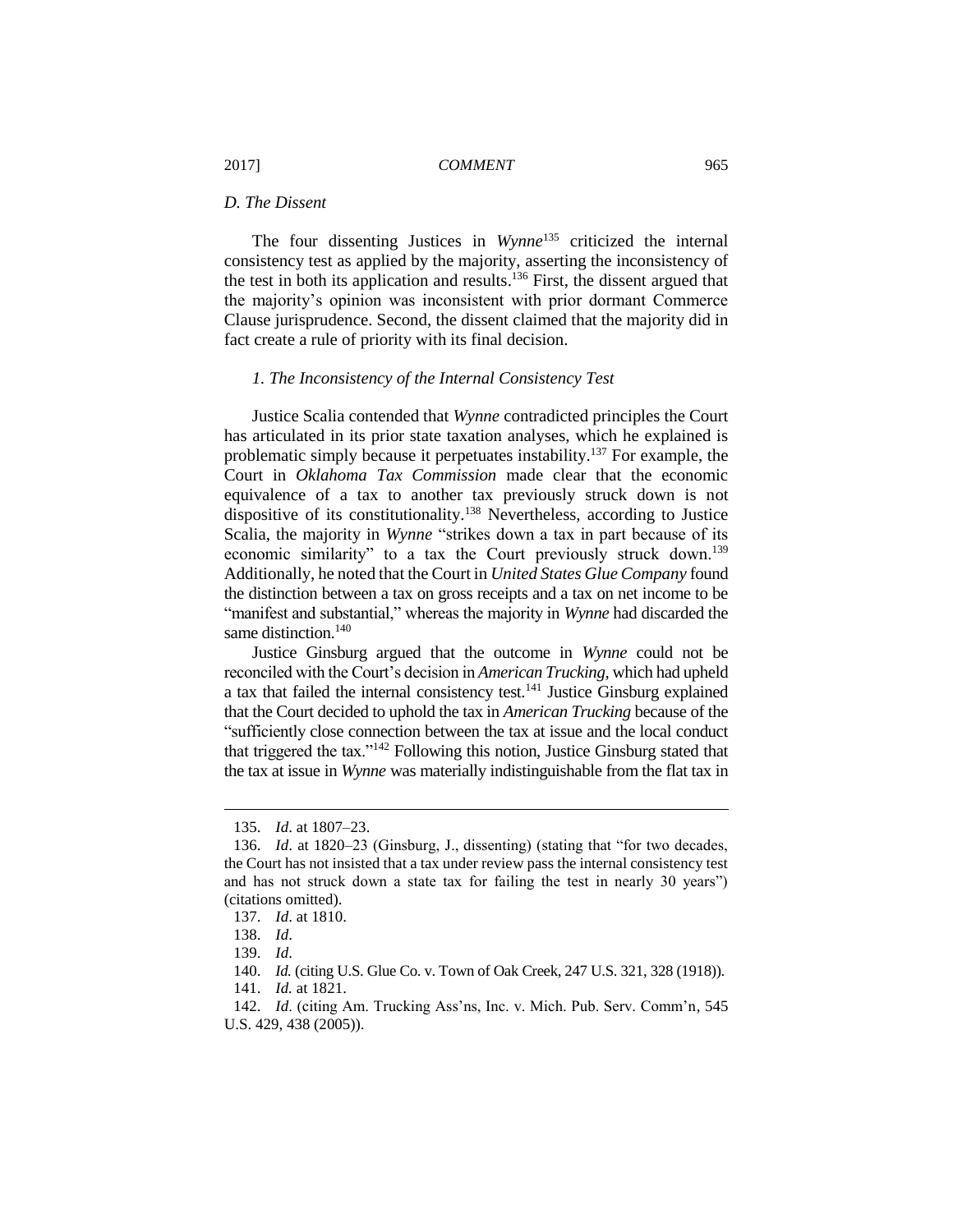## 966 *LOUISIANA LAW REVIEW* [Vol. 77

*American Trucking*, and therefore the Maryland tax should overcome the Wynnes' challenge.<sup>143</sup> Justice Ginsburg explained that the only difference between a flat tax and an income tax is the taxpayer's ability to pay, which she concluded should have been immaterial in these circumstances.<sup>144</sup> Justice Ginsburg thus concluded that a flat tax based on residency and an income tax based on residency should have both survived under *American Trucking*, as both were imposed on taxpayers "to cover the costs of local services that all residents enjoy."<sup>145</sup>

## *2. The Creation of a Rule of Priority*

The dissent remained unconvinced by the majority's argument that *Wynne* does not establish a rule of priority that favors source-based taxes over residence-based taxes.<sup>146</sup> The dissent recognized that as did the resident state of Maryland, the source states also failed to offer a tax credit that could have exempted the Wynnes from paying source-based taxes because of income taxes already paid to Maryland.<sup>147</sup> The majority chose to strike down the Maryland tax law, as opposed to the other states' tax laws, despite the fact that both lacked a full tax credit.<sup>148</sup> By striking down the residence-based tax imposed by Maryland, the dissent believed a rule of priority was created, giving preference to source-based taxes, which ultimately hinders a state's ability to tax its residents—and taxes paid by residents are an important source of revenue that helps the state provide benefits to residents.<sup>149</sup> The dissent explained that because "more is given to the residents of a State than to those who reside elsewhere . . . more may be demanded of them."<sup>150</sup>

## III. THE INTERNAL CONSISTENCY TEST FOR THE WIN

Although the Court's decision in *Wynne* provided an unclear articulation of the applicable standard, the Court was correct in applying the internal consistency test. Despite the test's shortcomings identified by the dissenting Justices, the benefits of the internal consistency test support it as the leading standard. In endorsing the internal consistency analysis, however, the

<sup>143.</sup> *Id*.

<sup>144.</sup> *Id*.

<sup>145.</sup> *Id*.

<sup>146.</sup> *Id*. at 1813.

<sup>147.</sup> *Id*.

<sup>148.</sup> *Id*. at 1813–14.

<sup>149.</sup> *Id*. at 1814.

<sup>150.</sup> *Id*.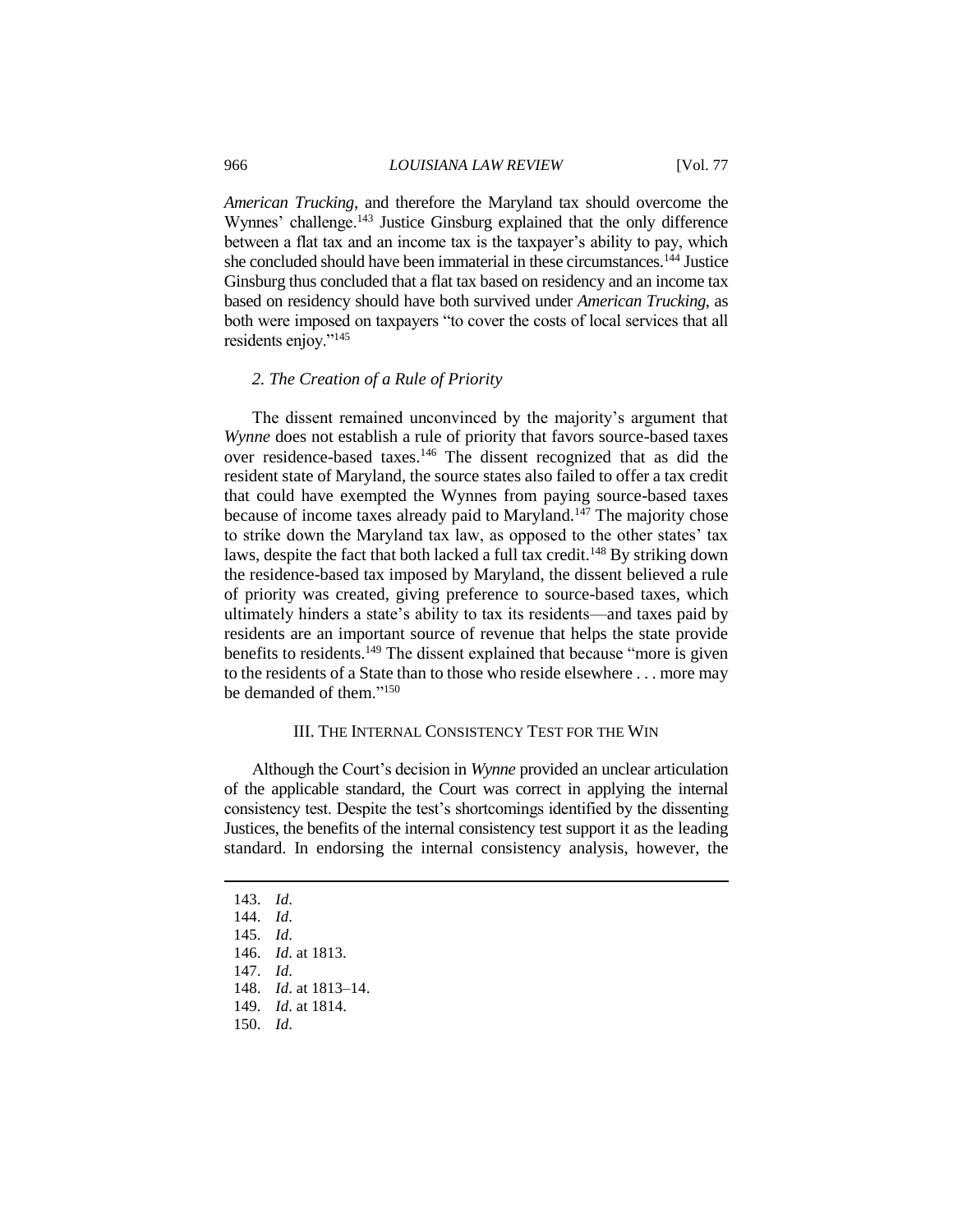weaknesses in the majority opinion left lingering questions for courts applying the test in future state taxation cases.

#### *A. Internal Consistency as the Leading Standard*

In choosing how to resolve *Wynne*, the Court had several options: apply the internal consistency test as the majority did, apply the *Complete Auto* test as the Court had previously done, or create a new test entirely. The Court correctly chose to apply the internal consistency test and endorse it as the leading standard for dormant Commerce Clause challenges to state taxation. Courts can apply the test to a broad range of taxes, and the test preserves federalism by avoiding what would otherwise be a more intrusive, nationally focused orientation of state and local taxation schemes.

#### *1. The Internal Consistency Test Applies Simple Mathematics*

Courts confronted with a state taxation dormant Commerce Clause challenge after *Wynne* should apply the internal consistency test as *Wynne* applied it, asking whether interstate commerce would be burdened if every state imposed the same taxing scheme as the challenged scheme. More specifically, the test poses a simple mathematics question: if all 50 states imposed the challenged tax law, would a taxpayer pay more taxes if they derived income from out-of-state as opposed to in-state sources? If a taxpayer would pay more taxes because the taxpayer earned out-of-state income, interstate commerce would be burdened because individuals would be deterred from taking business or job opportunities outside their own state and instead be encouraged to pursue business opportunities within their own state. By evaluating challenged state taxes under the internal consistency test, *Wynne* forces courts to consider interstate commerce from a mathematical standpoint, which allows for objective, predictable, and consistent results.

#### *2. The Internal Consistency Test Applies to a Wide Range of Taxes*

In choosing the internal consistency test, *Wynne* rejected a number of categorical distinctions as immaterial, enabling courts to apply the test to a wide variety of taxes.<sup>151</sup> The Court rejected the distinction between state and local taxes, gross receipts and net income taxes, and individual and corporation taxes.<sup>152</sup> Analytically, the broad scope means that courts can apply this one test in a variety of state taxation cases, simplifying an

<sup>151.</sup> *See Deciphering the Supreme Court's Opinion in* Wynne, *supra* note 120, at 4.

<sup>152.</sup> *See* discussion *supra* Part II.C.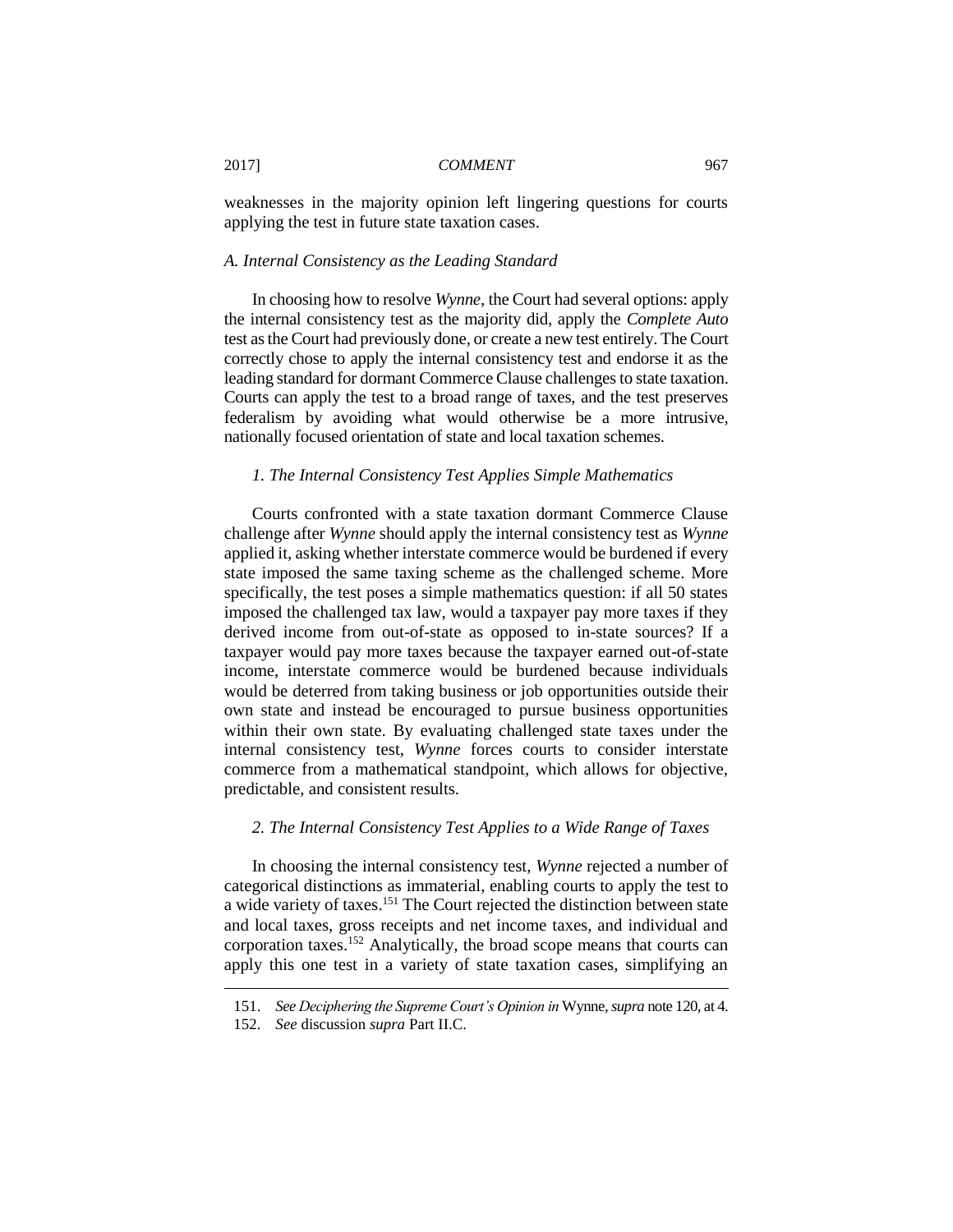already complex area of the law and developing valuable jurisprudence for future applications. Practically, the broad scope means eliminating distinctions that are not material in the reality of taxation.

*Wynne* first repudiates the distinction between "state" and "local" taxes, as categorized by state governments. In addressing the distinction, the Court confirmed prior jurisprudence and made clear that distinguishing between state and local taxes is immaterial because state and local taxes are all considered state taxes under a dormant Commerce Clause analysis.<sup>153</sup> Accordingly, all income taxes paid to other states, whether labeled "state" taxes or "local" taxes, must be considered under the internal consistency test. Further, as *Wynne* held, a tax law that offers only a partial tax credit that offsets state taxes, but not county taxes, fails the internal consistency test. Rejecting this distinction is consistent with history because counties are considered "subordinate arms of [the] state government."<sup>154</sup> Additionally, rejecting this distinction is consistent with reality because from a practical standpoint, taxpayers likely consider the total amount of income taxes they owe in a given year, regardless of whether the taxes are paid to the county or the state. Therefore, if taxes create any pressure to conduct business interstate or intrastate, reasonable taxpayers will consider their total tax burden when making the decision regarding where to conduct business.

*Wynne* also announced that the internal consistency test applies to taxes on gross receipts and taxes net income, with no reason to distinguish between the two.<sup>155</sup> Although courts historically distinguished between the two types of taxes, *Wynne* acknowledged the insignificance of the distinction, "particularly in light of the admonition that [courts] must consider not the formal language of the tax statute but rather its practical effect."<sup>156</sup> This declaration broadens the scope of the internal consistency test, allowing courts to apply the test whenever a challenge to either type of tax, gross receipts or net income, presents itself.

Last, *Wynne* also declared that the distinction between a tax on individuals and a tax on corporations is immaterial for purposes of the internal consistency test because both deserve the same taxation, or the

<sup>153.</sup> *Wynne*, 135 S. Ct. at 1792 (stating that "[d]espite the names that Maryland has assigned to these taxes, both are State taxes, and both are collected by the State's Comptroller of the Treasury").

<sup>154.</sup> Nat'l League of Cities v. Usery, 426 U.S. 833, 855 n.20 (1976) (noting that when services are provided by local government, it is "as if such services were provided by the State itself").

<sup>155.</sup> *Wynne*, 135 S. Ct. at 1795 (citations omitted).

<sup>156.</sup> *Id*. (citations omitted).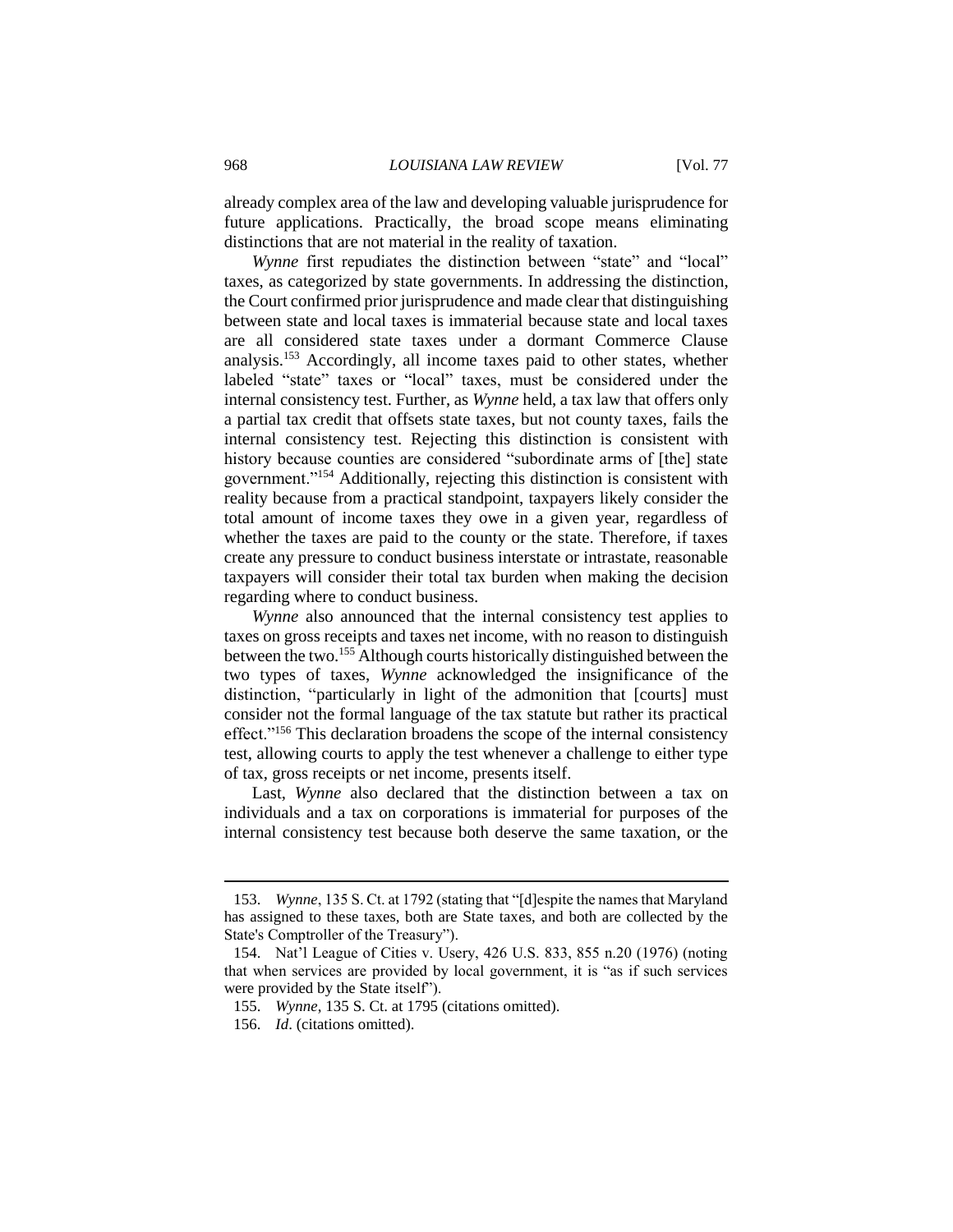same protection, under the dormant Commerce Clause.<sup>157</sup> As the majority discussed, both individuals and corporations enjoy benefits of the state.<sup>158</sup> Corporations enjoy the benefits of the state by using city utilities services and roadways just as individuals enjoy these same benefits. Therefore, corporations should be just as responsible for paying state taxes, and should receive no additional protection under the dormant Commerce Clause than individuals receive. Eliminating these three artificial distinctions allows courts to apply the internal consistency test to a broad range of challenged state taxes.

## *3. The Internal Consistency Test Ensures that States Maintain Taxing Control*

In addition to its simplicity and broad application, the internal consistency test preserves federalism and autonomy of state control over its own taxing regime. The test provides for the evaluation of a challenged tax in isolation, rather than in unison with other state tax laws. The internal consistency test considers each state tax law in isolation by honing in on the structure of the challenged tax rather than the practical effects of the tax in unison with other state's taxing schemes.<sup>159</sup> The test evaluates a state tax law independently, thus allowing states to impose their taxes autonomously and regardless of the taxes other states have imposed. Although double taxation may result for some taxpayers,<sup>160</sup> the internal consistency test as applied in *Wynne* avoids coordination of state taxes on a national scale, which would likely involve the federal government synchronizing the taxing regimes of all 50 states.

For example, suppose Maryland imposed a 5% source tax, requiring taxpayers earning income in Maryland to pay Maryland 5% taxes on that income.<sup>161</sup> At the same time, Delaware imposed an 8% residence tax, requiring taxpayers residing in Delaware to pay Delaware 8% taxes on income earned anywhere.<sup>162</sup> A Delaware resident may be taxed in Delaware by virtue of his or her status as a resident and taxed in Maryland for the portion of income he or she earns in Maryland. If these states are considered in isolation, as the internal consistency test requires, both taxes pass the internal consistency test and therefore would survive a dormant Commerce Clause

<sup>157.</sup> *Id*. at 1796; *see* discussion *supra* Part II.C.2. *See also* Coenen, *supra* note 18, at 226–27.

<sup>158.</sup> *See* discussion *supra* Part II.C.2.

<sup>159.</sup> *See, e.g.*, Okla. Tax Comm'n v. Jefferson Lines, Inc., 514 U.S. 175, 185 (1995). *See also* Knoll & Mason, *supra* note 44, at 272.

<sup>160.</sup> *See infra* note 163.

<sup>161.</sup> Knoll & Mason, *supra* note 44, at 282.

<sup>162.</sup> *Id*.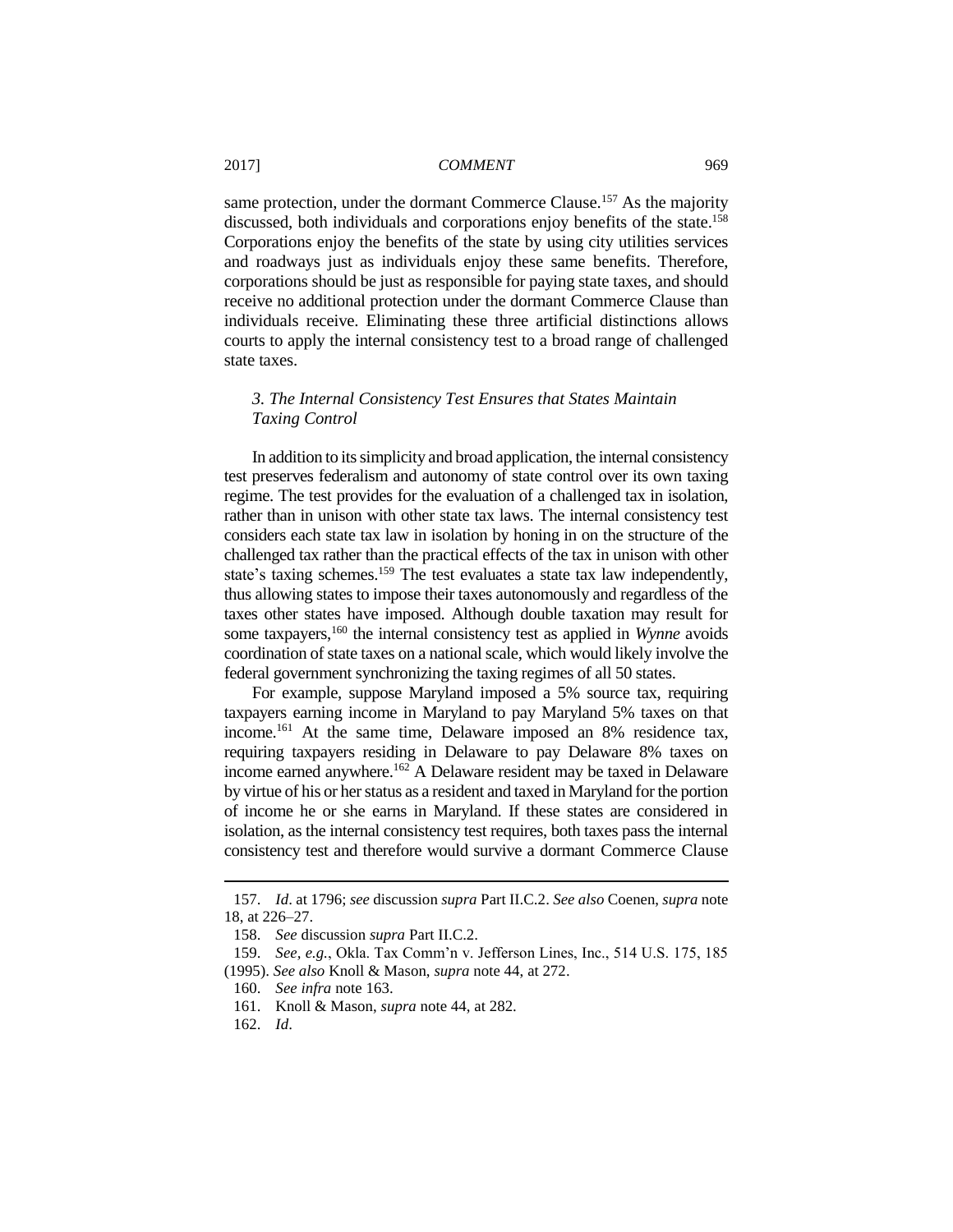challenge under *Wynne.*<sup>163</sup> Maryland's tax would survive because if all 50 states imposed the Maryland tax law, interstate commerce would not be burdened; Delaware's tax law would likewise survive because if all 50 states imposed the Delaware tax law, interstate commerce would not be burdened. The result of double taxation, which would occur when an individual lives in Delaware and works in Maryland, is irrelevant under the internal consistency test. Rather, each state tax, when considered in isolation, passes the test. Also, Delaware in this example survives a dormant Commerce Clause challenge because, unlike *Wynne*, Delaware did not impose a tax on non-residents.

If the Court intended to eliminate double taxation, however, then internal consistency as applied in *Wynne*, which takes a purely statefocused approach, would not be the solution. The only way to avoid double taxation would be to infringe on the states' autonomy by controlling each state's taxing regime. Avoiding double taxation would require that the Court impose a national approach, such as a rule of priority, that coordinates the tax laws of all 50 states, which would likely require that all taxes on state income be either residence based or source based.

## *B. Criticism for the Court: Lingering Questions for Lower Courts*

Succeeding in selecting the best standard for future state taxation cases does not mean that the *Wynne* opinion was entirely satisfactory. Rather, the opinion lacked critical explanations and answers, ones that lower courts will now have to tackle independently.

## *1. Failing to Explain the Rule of Priority*

The *Wynne* majority denied adopting any rule of priority among competing income taxes,<sup>164</sup> but the denial was poorly explained and appears contrary to logic. As the dissent discussed, a rule of priority would be one that prioritized source-based income taxes over residence-based

<sup>163.</sup> *See id.* This example reaches into the internal consistency analysis, which is required to determine if a tax is discriminatory. But if a court assumed that every state imposed a hypothetical source tax like Maryland, interstate commerce would not be burdened. The law passes the internal consistency test and therefore does not discriminate against interstate commerce. The same is true if the court conducted the same analysis to the Delaware law. These would be two internally consistent, and thus nondiscriminatory laws, that results in double taxation.

<sup>164.</sup> Comptroller of the Treasury of Md. v. Wynne, 135 S. Ct. 1787, 1805 (2015) (stating that the Court "establish[es] no such rule of priority" as the dissents claims).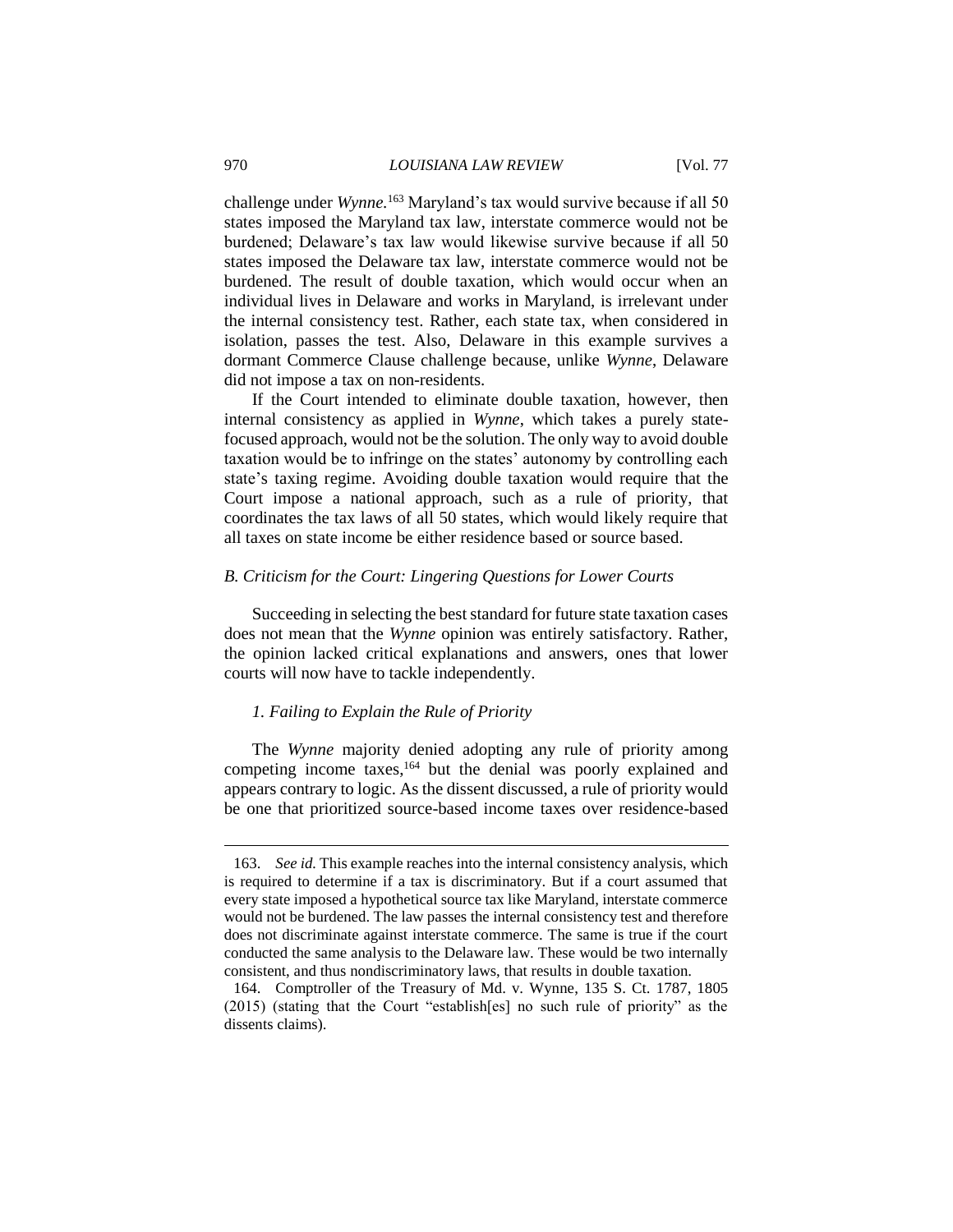income taxes.<sup>165</sup> The majority provided only one example to serve as the entire explanation for why *Wynne* did not create a rule of priority—the Court suggested that Maryland could offer a full tax credit instead of a partial one for income taxes paid to other states.<sup>166</sup>

The example the majority provided, however, is seemingly consistent with a rule of priority. Although a full tax credit might allow Maryland to keep collecting income taxes from residents in some instances, whenever a taxpayer owes income taxes to both Maryland and to the other state where the taxpayer earned the income, the other state's tax will trump. Maryland will collect income taxes from residents earning income out-ofstate only when the source state does not impose an income tax or when the source state imposes an income tax that is less than Maryland's. Therefore, whenever the source state's income tax and Maryland's income tax compete, the full tax credit will offset some or all of what Maryland can collect from its own resident. Thus, the majority's example is an application of the rule of priority. Had the Court further explained itself, however, Maryland potentially could have cured the unconstitutionality by removing its tax on non-residents in lieu of expanding its tax credit.

Because of this disconnect, the Court should have more clearly explained why *Wynne* does not create a rule of priority. The complexity of state taxation should compel the Court to err on the side of clarity and explain further why no rule was adopted, beyond offering only one example. The Court likely denied adopting a rule of priority because doing so would interfere with federalism. It appears, however, that the majority spoke too quickly and too broadly.

#### *2. Failing to Address the External Consistency Test*

*Wynne*'s acceptance of the internal consistency test leaves lower courts guessing on the applicability of the external consistency test. The Court's silence could be interpreted as making the internal consistency test the sole inquiry, or it could be interpreted as having no effect on the second tier of the test adopted in *Oklahoma Tax Commission.* The second possibility remains viable, as *Wynne* did not necessitate the follow-up inquiry regarding external consistency because the tax failed the internal consistency test. Whether the Court failed to acknowledge the test because it determined the test unnecessary or because it sought to expunge the test will be determined by future litigation.

<sup>165.</sup> *See id*. at 1813 (Ginsburg, J., dissenting).

<sup>166.</sup> *Id*. at 1805 (majority opinion).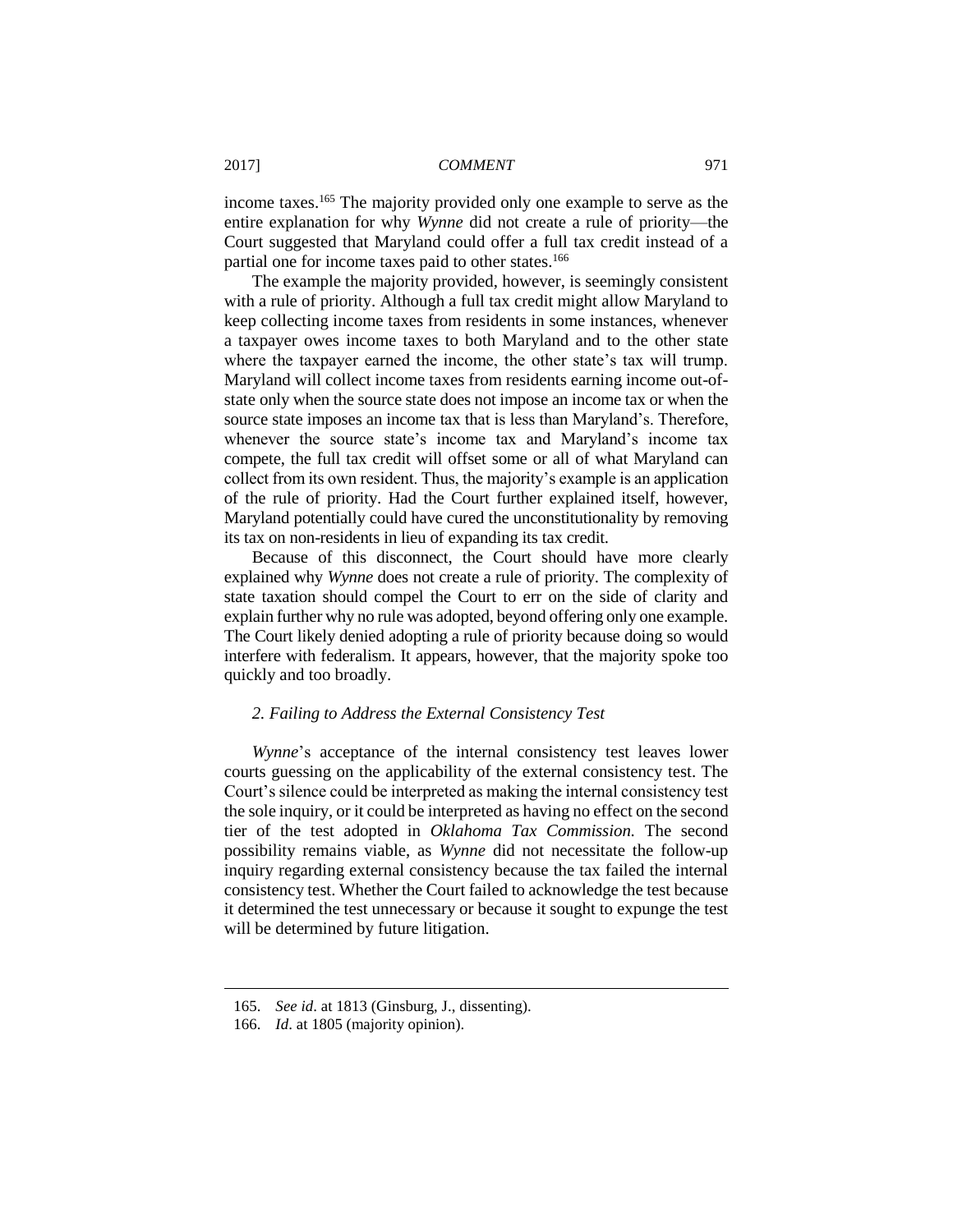Nevertheless, the external consistency test is not necessary to evaluate state taxation appropriately under dormant Commerce Clause challenges; it would also add confusion to an already complicated area of the law. The internal consistency test, as it currently stands, properly evaluates state taxation for interstate commerce burdens, as the simple mathematics illustrates. Thus, courts should interpret the *Wynne* decision as requiring internal consistency as the sole inquiry.

## *3. Failing to Clarify the* American Trucking *Decision*

After the Court boldly refused to strike down a tax that failed the internal consistency test in *American Trucking*, some commentators suspected that the internal consistency test might be completely dead.<sup>167</sup> *Wynne* proves, however, that the internal consistency test is still alive, and now turns the tables by casting doubt on the continued validity of *American Trucking*. <sup>168</sup> Specifically, the *Wynne* Court failed to clarify the standing of its earlier decision by poorly distinguishing the case rather than overruling it. This failure should lead lower courts to view *American Trucking* as an exception to the internal consistency test—that is, a tax may fail the internal consistency test but nevertheless be upheld under *American Trucking*.

Recall that the Court in *American Trucking* upheld the challenged flat tax under the dormant Commerce Clause because companies would be burdened only if they chose to engage in intrastate business, rather than burdened if they chose to engage in interstate business.<sup>169</sup> In reconciling *Wynne* and *American Trucking*, these cases create a non-contradictory rule: if a tax fails the internal consistency test because it burdens interstate commerce, but that burden results from the taxpayer choosing to engage in intrastate business, the tax does not violate the dormant Commerce

<sup>167.</sup> *See, e.g.*, *Is "Internal Consistency" Dead?*, *supra* note 13, at 1–2; HELLERSTEIN &HELLERSTEIN,*supra* note 29, at4-196–4-198.

<sup>168.</sup> Although the Court upheld a tax that failed the internal consistency test in *American Trucking*, the Court applied the test again in *Wynne*. *See* discussion *supra* Part II.C.1. Nevertheless, as explained by the dissent, in *Wynne* the Court did not repudiate *American Trucking*, but rather distinguished the two cases. *Wynne*, 135 S. Ct. at 1820 n.6 (Ginsburg, J., dissenting). Thus, this approach by the majority means that if a future court appropriately analogizes to *American Trucking*, a tax might be upheld even if it fails the internal consistency test.

<sup>169.</sup> *See* Am. Trucking Ass'ns, Inc. v. Mich. Pub. Serv. Comm'n, 545 U.S. 429, 438 (2005).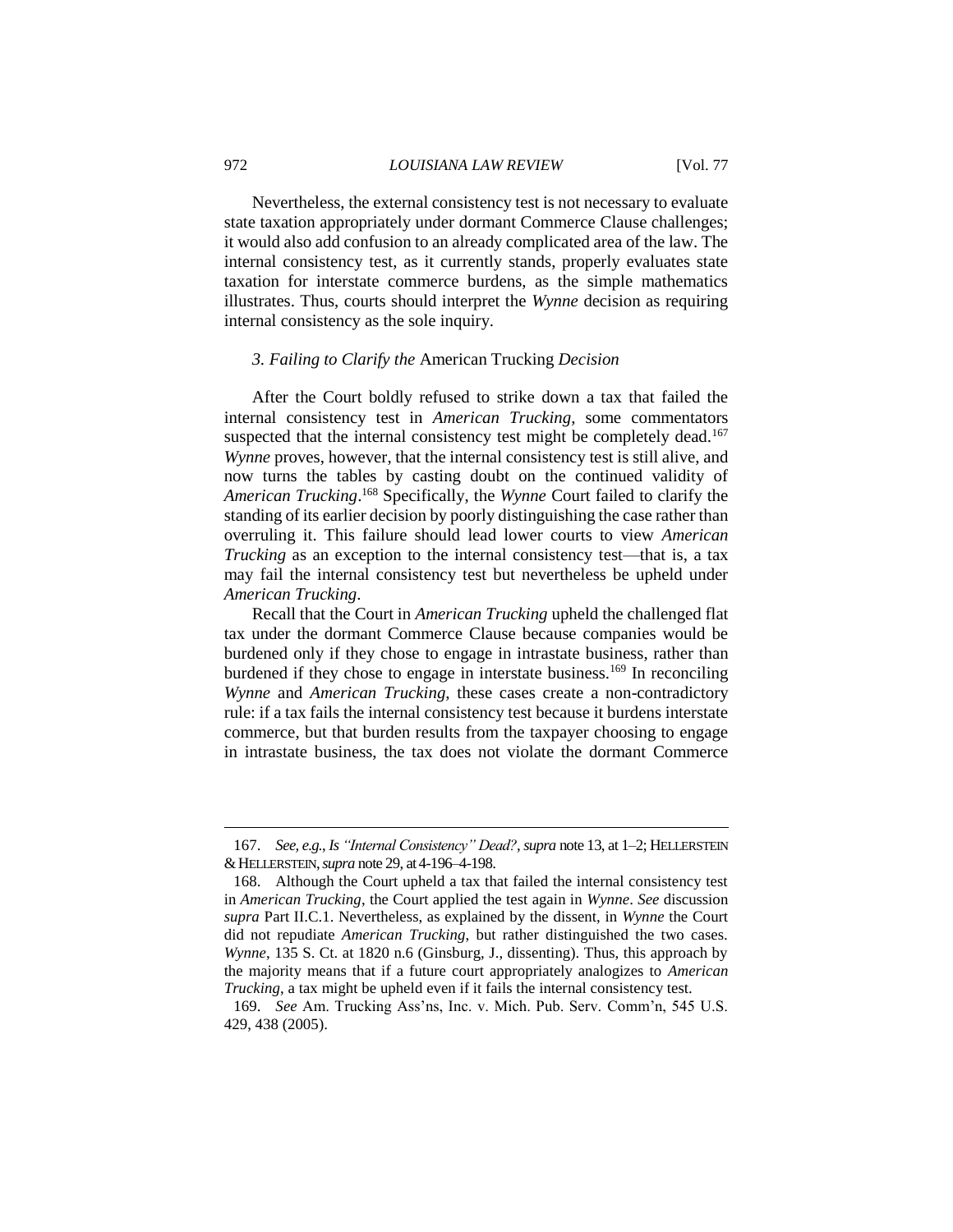Clause.<sup>170</sup> This is the exception that the Court created by its rulings in these two cases.

In her dissent, Justice Ginsburg analogized *Wynne* to *American Trucking*, finding that a flat tax based on residency in Maryland, rather than an income tax on Maryland residents who earned income in other states, might have been upheld under the *American Trucking* exception to the internal consistency test.<sup>171</sup> A flat tax would apply to any resident living within the state's boundaries, unrelated to any income earned. Following Justice Ginsburg's reasoning, the Maryland taxpayer's choice to live in Maryland is the equivalent of the choice to engage in intrastate business.<sup>172</sup> Furthermore, she believed the analogy should not stop at flat taxes, but that courts should consider applying *American Trucking* in cases beyond a flat tax. Consider the Maryland tax in question in *Wynne*. If the Wynnes were considered interstate actors because of their residence in one state and investment in multiple other states, their choice to live in Maryland is the choice to engage in intrastate activity. The choice to engage in intrastate activity could trigger the *American Trucking*  exception. Specifically, the Wynnes suffer the consequences of the partial tax credit only because they chose to live in a state that offered only a partial tax credit, much like the truckers in *American Trucking* suffered the consequences of the flat tax only because they chose to conduct activity in Michigan.

Justice Ginsburg, however, overstated the analogy and missed a relevant difference. Unlike the choice of doing business within a state, a taxpayer has no choice but to reside in one state. Therefore, claiming that the taxpayer chooses to engage in intrastate activity by simply residing in one state is not the same as claiming that a taxpayer chooses to engage in intrastate activity by operating his business in a certain state. Although the *American Trucking* exception functions properly under some circumstances, with the limits of the exception to be determined by future litigation, the exception cannot reach as far as Justice Ginsburg suggested.

#### **CONCLUSION**

Taxation causes judges, scholars, states, and taxpayers enough confusion. Historically, the Supreme Court has done little to simplify this inherently complex area, wavering between the *Complete Auto* test and internal consistency test when analyzing state taxation under the dormant

<sup>170.</sup> *See id.*

<sup>171.</sup> *See Wynne*, 135 S. Ct. at 1821 (Ginsburg, J., dissenting).

<sup>172.</sup> *See id*.